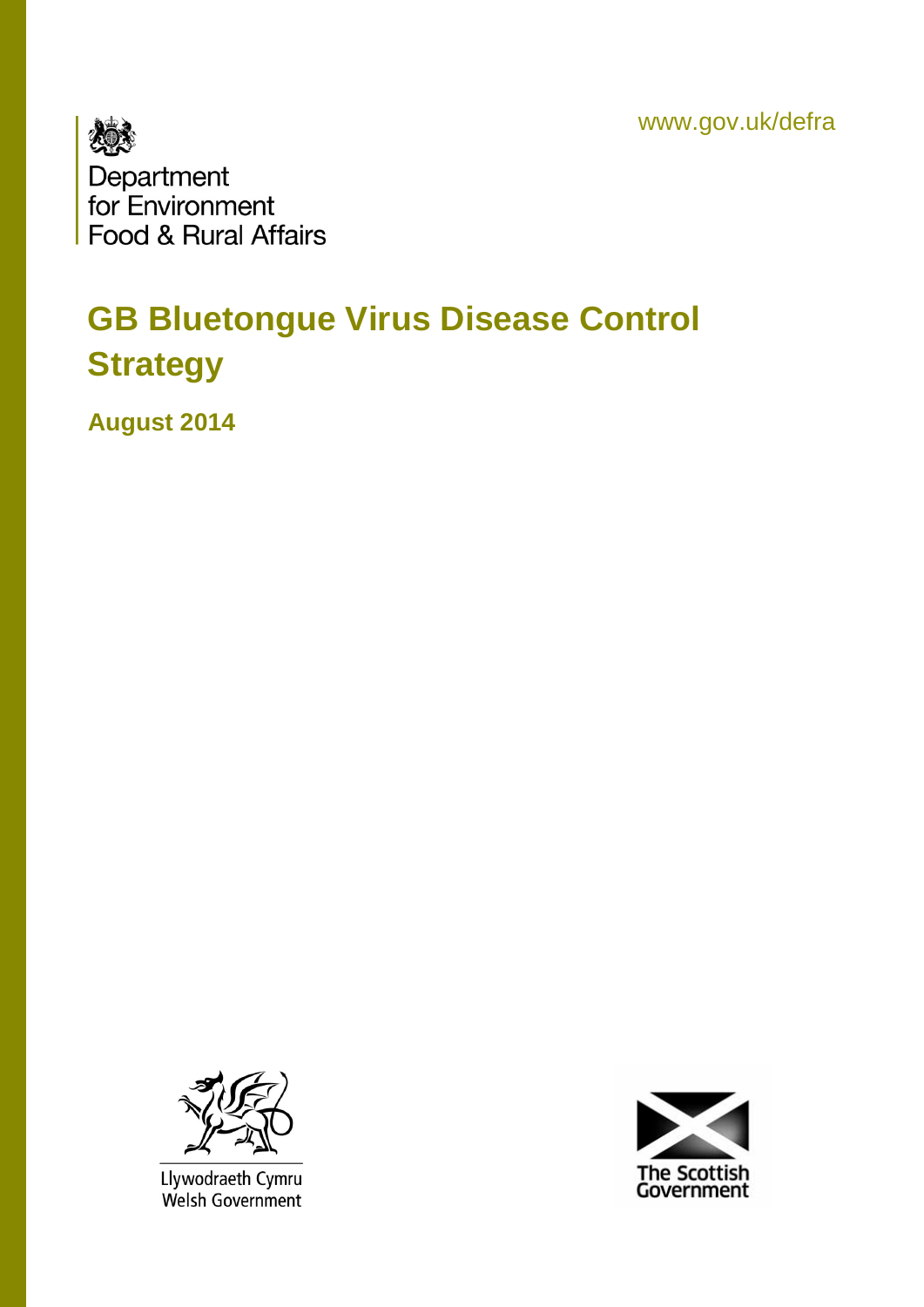

© Crown copyright 2014

You may re-use this information (excluding logos) free of charge in any format or medium, under the terms of the Open Government Licence v.2. To view this licence visit [www.nationalarchives.gov.uk/doc/open-government-licence/version/2/](http://www.nationalarchives.gov.uk/doc/open-government-licence/version/2/) or email [PSI@nationalarchives.gsi.gov.uk](mailto:PSI@nationalarchives.gsi.gov.uk) 

This publication is available at [www.gov.uk/government/publications](http://www.gov.uk/government/publications) 

Any enquiries regarding this publication should be sent to us at

Animal Health Policy & Implementation, Area 5B, Nobel House, 17 Smith Square, London SW1P 3JR

PB13752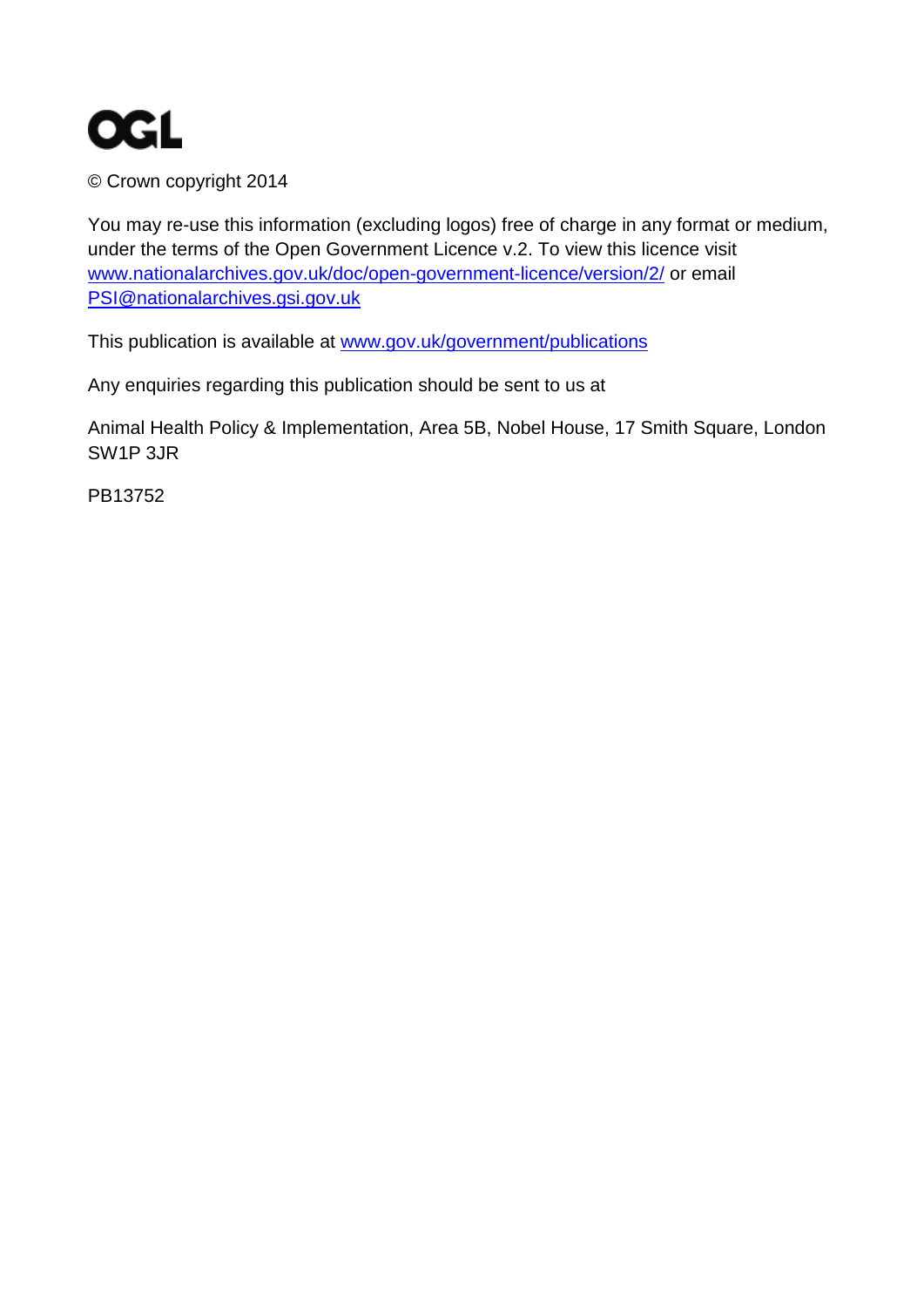#### **Contents**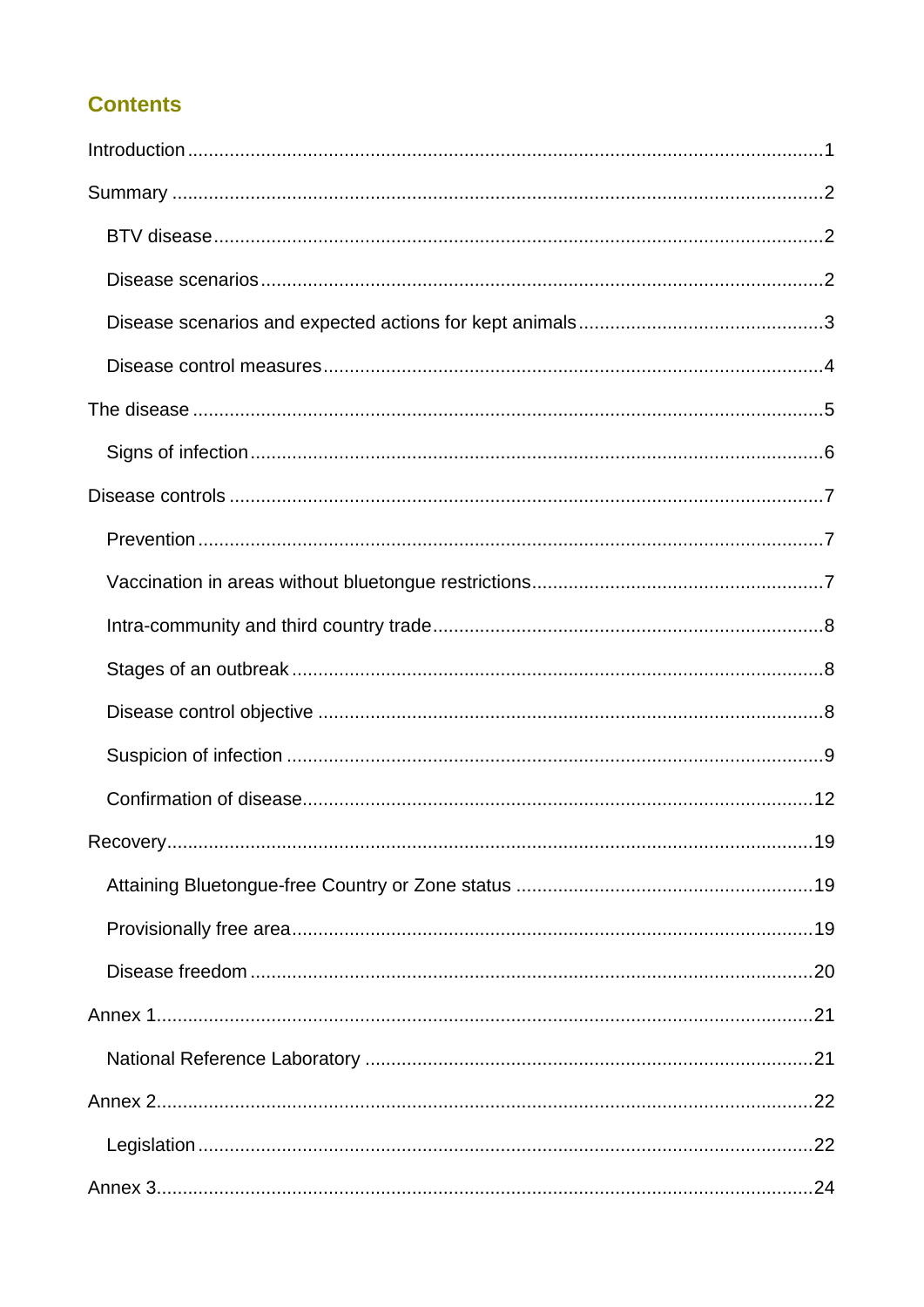| Movements of susceptible animals, embryos, ovum and semen in an outbreak under |  |
|--------------------------------------------------------------------------------|--|
|                                                                                |  |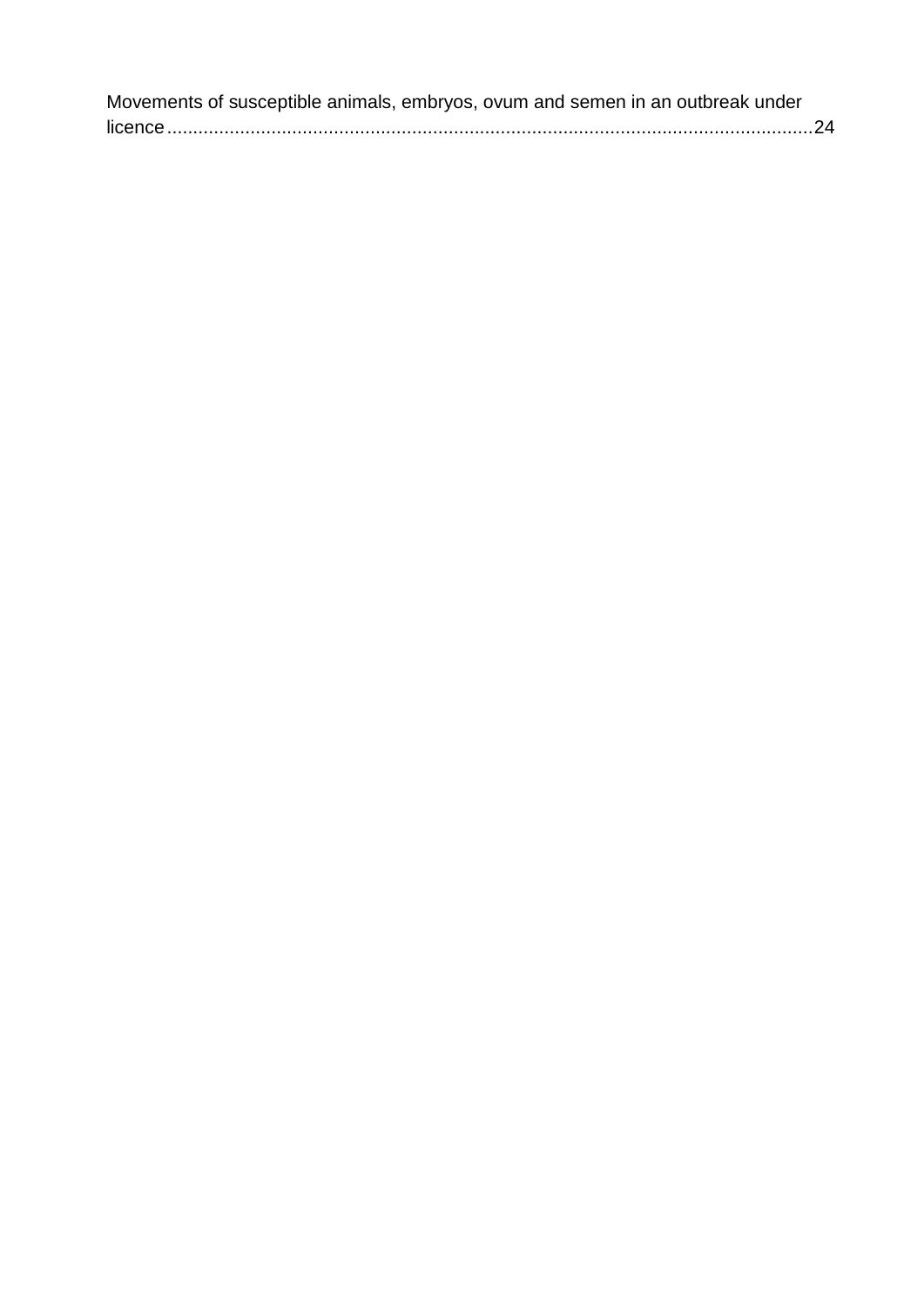# <span id="page-4-0"></span>**Introduction**

<u>.</u>

- 1. This document sets out the disease control measures and policies we would consider and implement if bluetongue disease (BTV) was suspected or confirmed in farmed ruminants. These reflect changes in 2012 to the vaccination legislation, and the current knowledge about BTV and vaccines.
- 2. BTV is a notifiable disease of ruminants, including sheep, cattle, deer, goats and camelids (camels, llamas, alpacas, guanaco and vicuña). It is generally accepted that BTV does not cause disease in other animals or humans.
- 3. BTV is mainly spread by adult infected midges biting an animal susceptible to the disease. The time of year, i.e. whether during the active vector season (normally March-September), and meteorological conditions, i.e. temperature and wind direction, and the proximity and density of neighbouring farms are significant factors in the potential incursion and spread of this disease. The severity of the infection depends upon the strain of the virus and may be affected by serotype. There are currently 26 different BTV serotypes.
- 4. This document has been produced jointly between Scottish and Welsh governments and Defra, and in consultation with experts and industry stakeholders.
- 5. Responsibility for managing an outbreak in the countries that form the GB falls to the respective governments. However as BTV could spread irrespective of geographical and political boundaries, the approach to movement controls, restrictions, vaccination and managing an outbreak seeks complementary, consistent and coordinating measures across the whole of GB. The "GB and Northern Ireland Contingency Plan for Exotic Notifiable Disease" of Animals sets out the structures, roles, and responsibilities for a rapid and effective response to animal disease.<sup>[1](#page-4-1)</sup>
- 6. The disease control strategy includes good biosecurity and animal care, responsible sourcing of animals, monitoring of the disease situation in Europe and internationally, and having in place appropriate risk based import conditions and testing.
- 7. The control measures set out in legislation and this control strategy are aimed at preventing disease spread through managing risks and taking appropriate evidence based action at the right time. This control strategy is for government, stakeholders, industry, and anyone keeping an animal that is susceptible to BTV for any purpose.

<span id="page-4-1"></span><sup>&</sup>lt;sup>1</sup>[https://www.gov.uk/government/publications/great-britain-and-northern-ireland](https://www.gov.uk/government/publications/great-britain-and-northern-ireland-contingency-plan-for-exotic-notifiable-diseases-of-animals)[contingency-plan-for-exotic-notifiable-diseases-of-animals](https://www.gov.uk/government/publications/great-britain-and-northern-ireland-contingency-plan-for-exotic-notifiable-diseases-of-animals)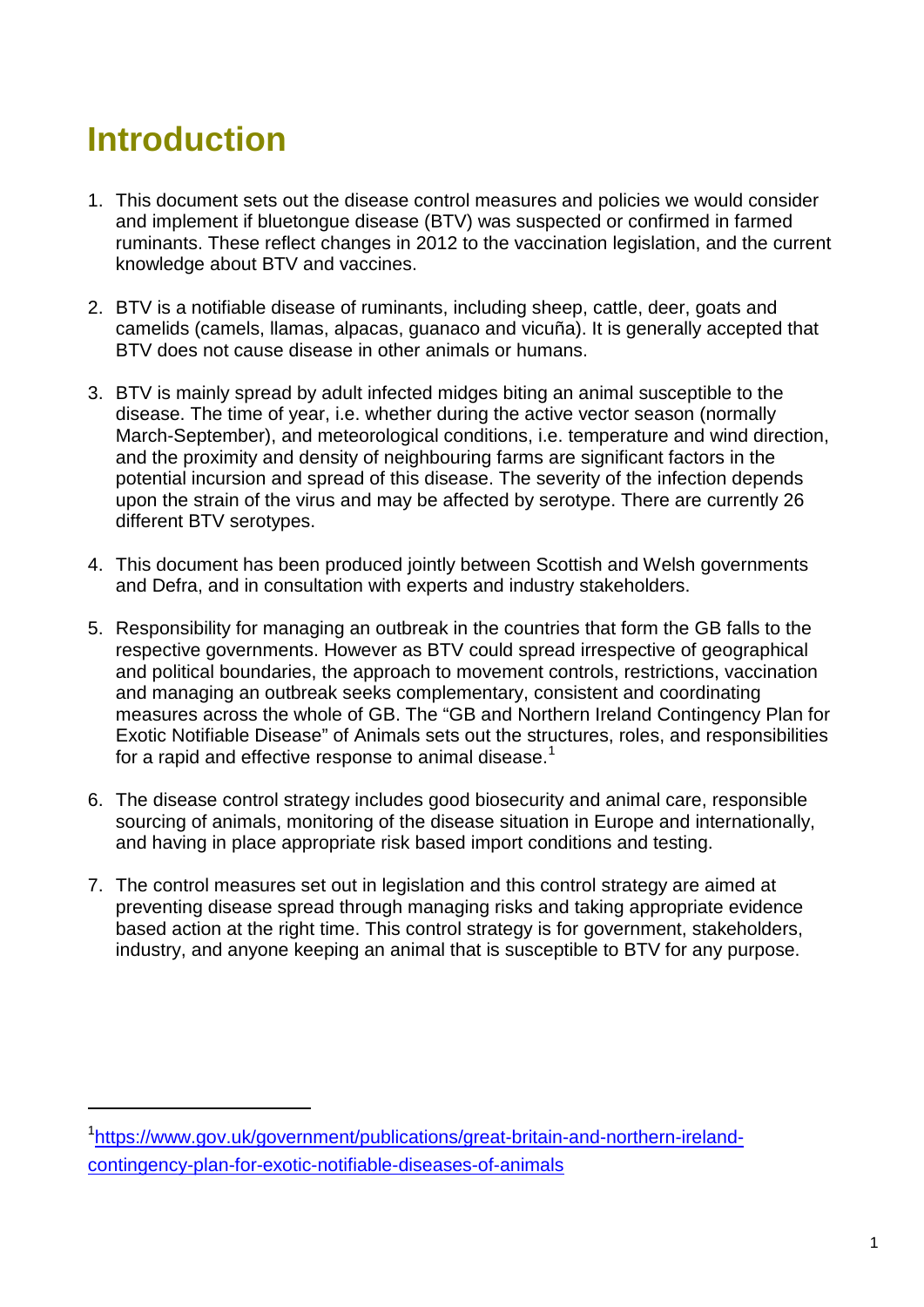# <span id="page-5-0"></span>**Summary**

## <span id="page-5-1"></span>**BTV disease**

- 8. BTV is difficult to spot. In sheep, clinical signs are similar to other notifiable diseases. Goats, cattle, and wild ruminants such as deer can appear healthy when infected. This can lead to silent spread by midges feeding on the infected animals. If farmers, animal keepers or vets have any concerns about any animal or carcase they must be reported as soon as possible to the local Animal Health Veterinary Laboratories Agency  $(AHVLA<sup>2</sup>)$  $(AHVLA<sup>2</sup>)$  $(AHVLA<sup>2</sup>)$  field services office. Early detection through vigilance, good biosecurity and prompt reporting are important aspects of getting the disease under control.
- 9. BTV is mainly spread by certain types of biting midges and causes production losses. An exception to this is vector-free transmission of BTV 26 between goats<sup>[3](#page-5-4)</sup>. Some strains can cause significant mortality. For most virus strains there is little or no direct contact spread between live animals. BTV has no human health implications. It is not spread through carcasses or fomites, such as on vehicles. However, vehicles carrying infected midges could be a potential route of spread over large distances.
- 10.Disease is confirmed by positive laboratory tests. An outbreak is confirmed if there is evidence that BTV is circulating in susceptible animals.

### <span id="page-5-2"></span>**Disease scenarios**

-

- 11.As BTV could be a challenging infection or disease to address, as it is spread by midges, we have set out what actions could be taken in different disease scenarios concerning kept animals. The actual actions will depend on the circumstances of the outbreak and whether it occurred in the active vector season.
- 12.For all the scenarios we would need to take into account the availability and production of inactivated vaccines. It is unlikely that government would purchase stocks of vaccines for use in an outbreak.

<span id="page-5-3"></span><sup>&</sup>lt;sup>2</sup> The AHVLA will become part of the combined Animal and Plant Health Agency from 1 October 2014.<br><sup>3</sup> Evidence for Transmission of Bluetongue Virus Serotype 26 through Direct Contact, Batten et al 2013,

<span id="page-5-4"></span>published May 2014, DOI: 10.1371/journal.pone.0096049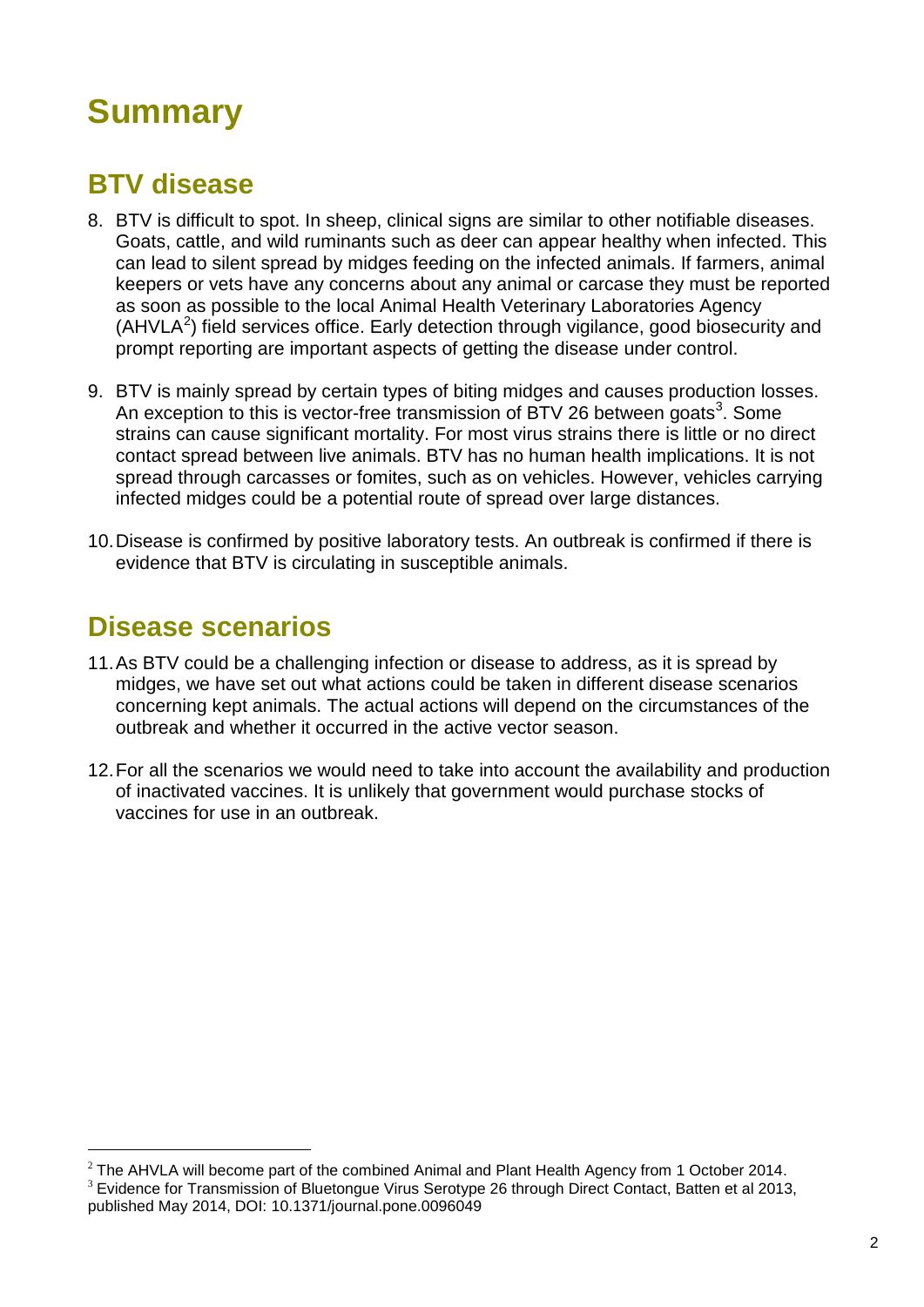<span id="page-6-0"></span>Disease scenarios and expected actions for kept animals

|                                                                                                                                 | Animal import                                                                         |                                                                                | Vaccine mis-<br>use                                                                   | Midge borne                                                                                                                                    |                                                                                                                                                |
|---------------------------------------------------------------------------------------------------------------------------------|---------------------------------------------------------------------------------------|--------------------------------------------------------------------------------|---------------------------------------------------------------------------------------|------------------------------------------------------------------------------------------------------------------------------------------------|------------------------------------------------------------------------------------------------------------------------------------------------|
| Scenario<br>Action                                                                                                              | Import of<br>BTV-1, 2, 4<br>or 8<br>(licensed<br>inactivated<br>vaccine<br>available) | Import of<br>other<br>serotype                                                 | Mis-use of live<br>or attenuated<br><b>BTV</b> vaccine<br>e.g. BTV-6,<br>11, 14       | Midge borne<br>incursion BTV-1,<br>2, 4 or 8 (licensed<br>inactivated<br>vaccine available)                                                    | Midge borne<br>incursion other<br>serotype (no<br>licensed<br>inactivated<br>vaccine)                                                          |
| Detection:<br>horizon<br>scanning;<br>checks on<br>health<br>certificates; post<br>import testing<br>from current<br>BTV areas. | Yes                                                                                   | Yes                                                                            | <b>No</b>                                                                             | Yes                                                                                                                                            | Yes                                                                                                                                            |
| Increase and<br>maintain farmer<br>awareness                                                                                    | Yes                                                                                   | Yes                                                                            | Yes                                                                                   | Yes                                                                                                                                            | Yes                                                                                                                                            |
| Controls:<br>Vaccination with<br>inactivated<br>vaccines                                                                        | Yes                                                                                   | Not available<br>at present                                                    | <b>No</b>                                                                             | Yes                                                                                                                                            | Not available at<br>present                                                                                                                    |
| Vaccination with<br>live vaccines                                                                                               | No                                                                                    | Probably not                                                                   | No                                                                                    | <b>No</b>                                                                                                                                      | Probably not                                                                                                                                   |
| Monitoring &<br>Surveillance of<br>live animals                                                                                 | Yes                                                                                   | Yes                                                                            | Yes                                                                                   | Yes                                                                                                                                            | Yes                                                                                                                                            |
| Culling of<br>infected animal                                                                                                   | Probably<br>yes if<br>limited<br>number of<br>animals<br>and<br>recently<br>imported  | Probably yes<br>if limited<br>number of<br>animals and<br>recently<br>imported | Probably not                                                                          | Consider for a<br>limited number of<br>animals e.g. on<br>suspicion if<br>thought to be<br>index case. No if<br>disease already<br>circulating | Consider for a<br>limited number of<br>animals e.g. on<br>suspicion if<br>thought to be<br>index case. No if<br>disease already<br>circulating |
| Movement<br>restrictions on<br>animals,<br>carcases,<br>ovum, embryos,<br>semen <sup>4</sup>                                    | Yes. May<br>be only<br>temporary.                                                     | Yes. May be<br>only<br>temporary.                                              | Yes. Likely to<br>be temporary<br>until nature of<br>vaccine strain<br>is understood. | Yes                                                                                                                                            | Yes                                                                                                                                            |
| Export trade<br>restrictions                                                                                                    | Yes                                                                                   | Yes                                                                            | Probably not                                                                          | Yes                                                                                                                                            | Yes                                                                                                                                            |
| Vector<br>mitigation e.g.<br>pesticides, pour<br>on treatments                                                                  | Probably<br>not                                                                       | Probably not                                                                   | No                                                                                    | Probably not                                                                                                                                   | Probably not                                                                                                                                   |

<u>.</u>

<span id="page-6-1"></span> $4$  Although there are some movement restrictions which may be put in place under national rules while determining the nature of the disease outbreak, there may be other restrictions imposed on us by the Commission and which may relate to trade as well as national movements.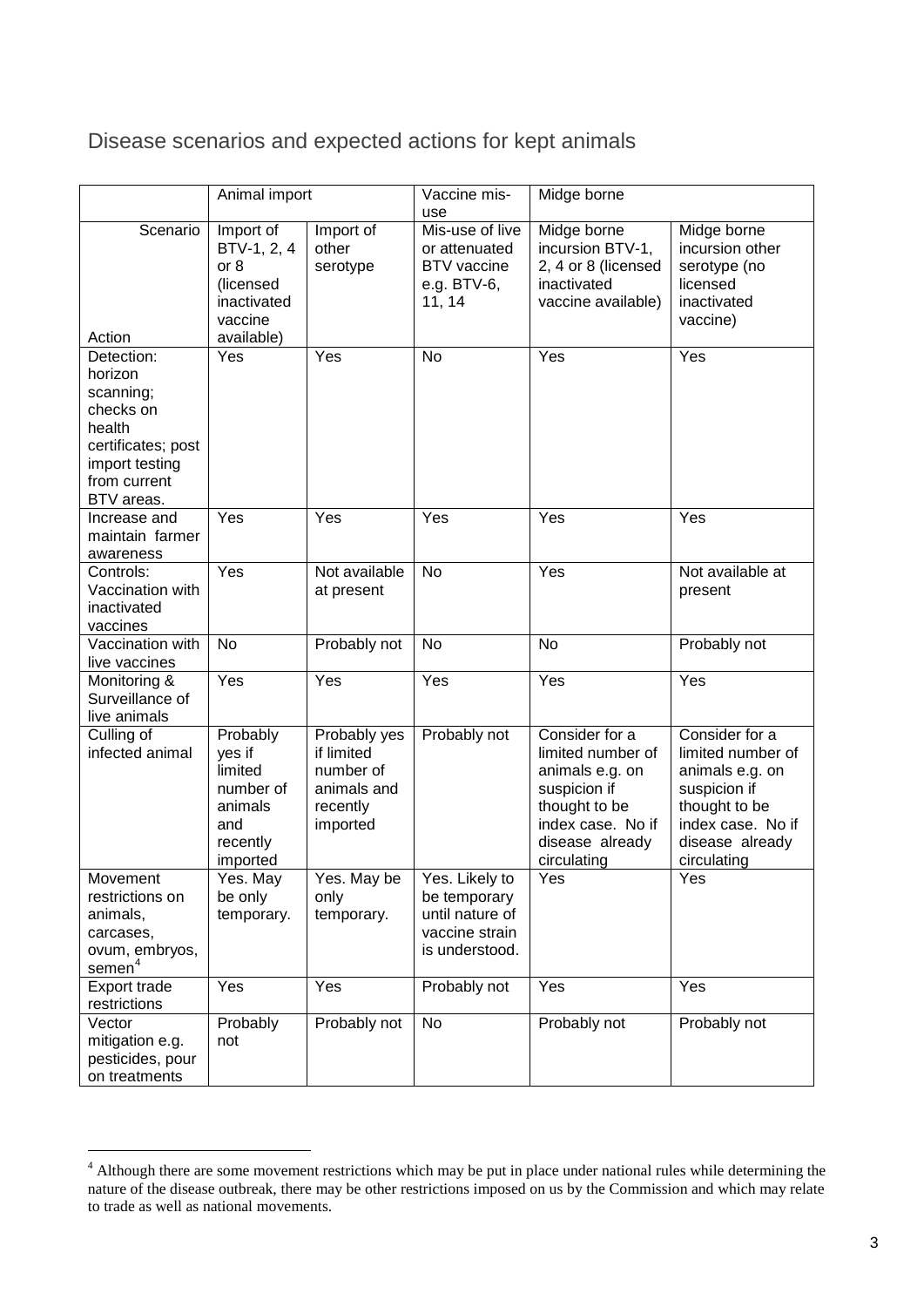| Living with<br>disease <sup>5</sup>                                                    | No  | No  | Probably not              | No.      | Yes      |
|----------------------------------------------------------------------------------------|-----|-----|---------------------------|----------|----------|
| Exit strategy:<br>Monitoring &<br>Surveillance of<br>vectors for<br>disease<br>freedom | Yes | Yes | Probably not              | Possibly | Possibly |
| Monitoring &<br>Surveillance of<br>animals for<br>disease<br>freedom                   | Yes | Yes | Probably not <sup>6</sup> | Possibly | Possibly |

## <span id="page-7-0"></span>**Disease control measures**

#### **Suspicion**

- 13.If BTV is suspected a government veterinary inspector will serve a restriction notice prohibiting movements of ruminants from the premises and anywhere that susceptible animals may have been exposed to the disease.
- 14.A Temporary Control Zone (TCZ), of an appropriate size to contain disease, may be declared around the premises while veterinary investigations are carried out. No susceptible animals, carcases, ovum, embryos or semen are permitted to move to or from any premises within this zone, except under licence issued by a veterinary inspector. The control zone is likely to be short lived.

#### **Isolated cases of bluetongue virus**

15.If infection is confirmed at the premises and there appears to be limited local spread e.g. on the farm and no evidence of widespread circulation of disease by midges, the relevant administration(s) are likely to try and contain and eradicate it by culling relevant ruminant animals. At this point it may not be necessary to introduce a control zone or a restricted zone (comprising protection and surveillance).

#### **Confirmation (disease circulating)**

16.If it is confirmed by laboratory tests and investigation that BTV is circulating beyond the local area and the local spread cannot be contained, the Chief Veterinary Officer (CVO) of the relevant administration will confirm that BTV is circulating and declare a control zone with movement restrictions around the infected premises. No-one will be allowed move a susceptible animal, carcase, ovum, embryos or semen to or from premises in a control zone.

<u>.</u>

<span id="page-7-1"></span><sup>&</sup>lt;sup>5</sup> Disease control measures to prevent the spread of disease is unlikely to have an effect but legislation requires zones to be in place.

<span id="page-7-2"></span><sup>&</sup>lt;sup>6</sup> Vaccine incident not considered an outbreak.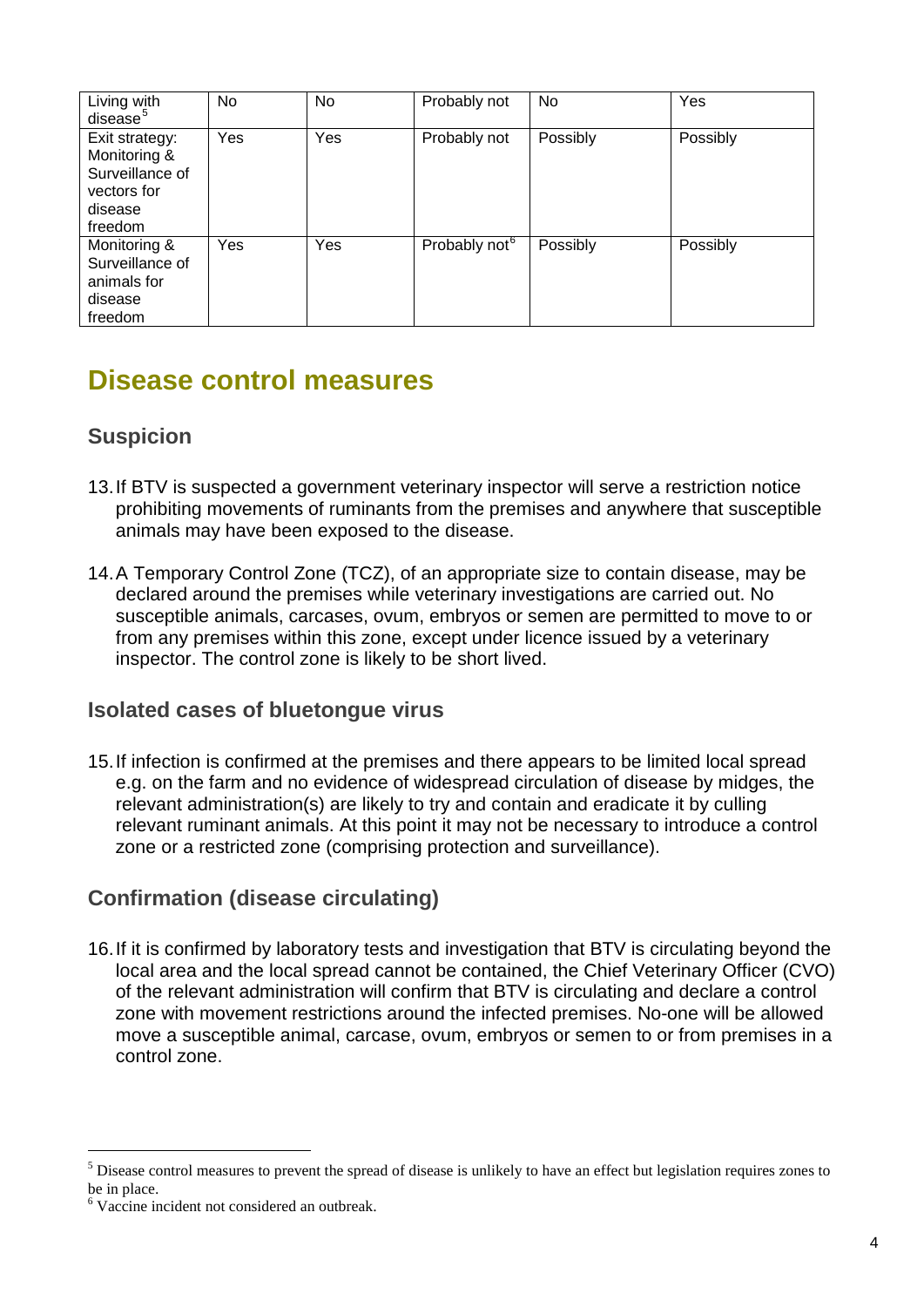#### **Restrictions to animal movement**

- 17.If BTV is confirmed, a restricted zone, including a protection zone (with a radius of at least 100km) and a surveillance zone (with a depth of at least 50km beyond the protection zone) will be declared. The movement of susceptible animals, semen, ovum or embryos out of a restricted zone will be banned, except under licence (or a health certificate if to another Member State) to limit the risk of further spread.
- 18.Licence conditions will take into a range of account factors, as outlined in Annex 3 of the 1266/2007 and as amended by the Commission implementing regulation 456/2012.
- 19.Movements of susceptible animals may be permitted:
	- where the same serotype(s) is involved and animals show no signs of disease on the day of transport
	- within and between surveillance and protection zones

#### **Vaccination**

20.A risk assessment by the relevant government department will be carried out to assess the outbreak to review the existing general licences which permit the voluntary use of approved inactivated vaccines. Voluntary or compulsory vaccination under a specific or general licence, with approved inactivated vaccines for the disease serotype and susceptible animals is expected to be the appropriate control measure. If an inactivated vaccine is not available, vaccination with live attenuated vaccines may be licensed in exceptional circumstances in a vaccination/protection zone. No vaccination with live attenuated vaccine will be permitted in a surveillance zone or outside a zone. The protection zone must the same size or larger than the vaccination zone.

#### **Exit strategy**

- 21.Surveillance, monitoring, epidemiological and risk assessments will be carried out and inform decisions to amend or ease area restrictions.
- 22.A provisionally BTV free zone may be declared following at least 1 year's monitoring and surveillance evidence that no virus serotypes are circulating in part of a restricted zone in the vector activity period (normally March-September). The application to the Commission will include information and results for this and another year.
- 23.For a disease freedom application three years evidence is required, and two of these must show that the virus has not been circulating the vector-activity periods (normally March-September). This could include the last year of surveillance when disease was circulating.

## <span id="page-8-0"></span>**The disease**

24.Bluetongue is an Office International des Epizooties (OIE) notifiable disease that has the potential for rapid spread with significant production loss for the sheep and cattle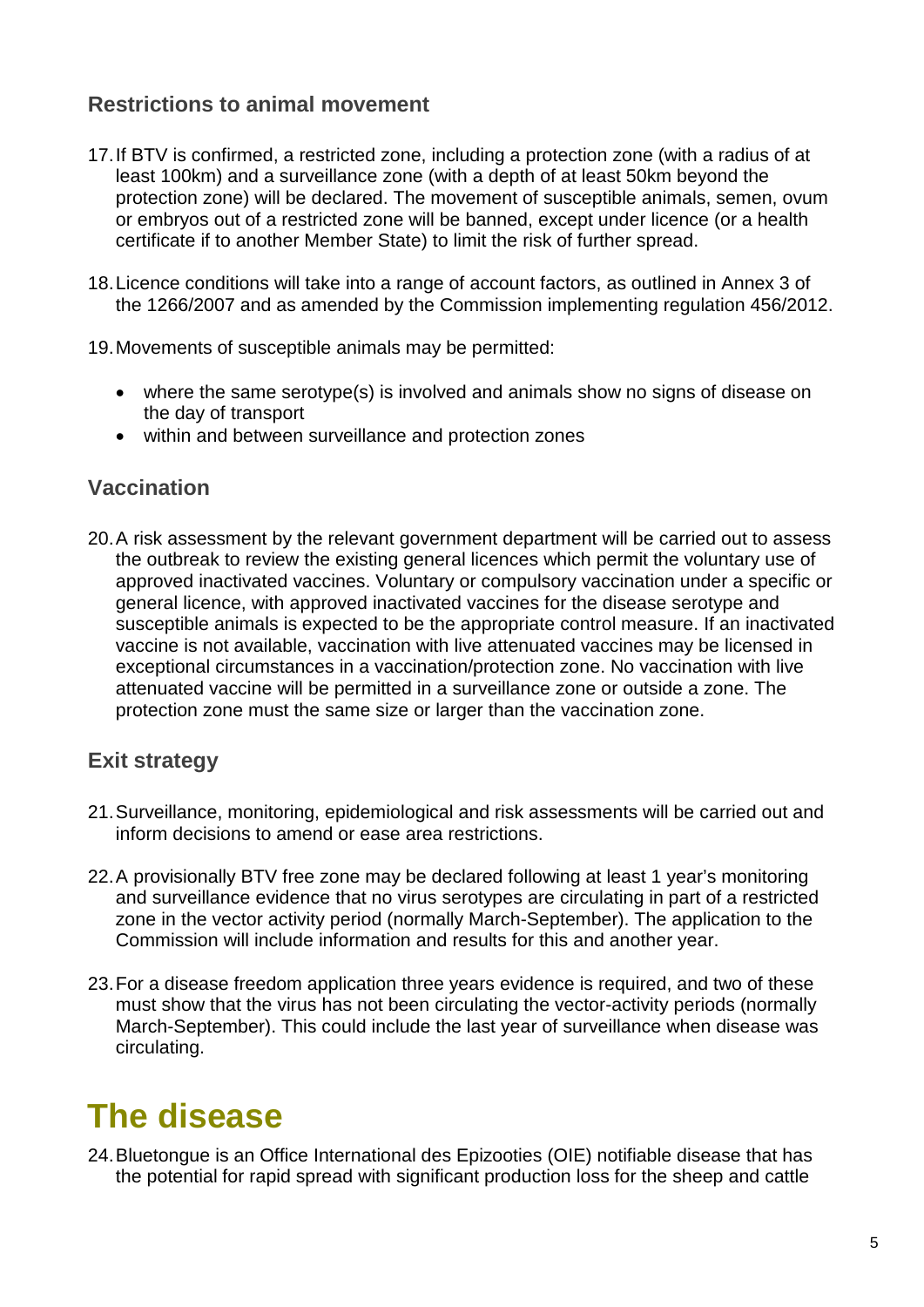industry and is of major importance to the international trade in livestock.

- 25.It is generally accepted that BTV does not cause disease in animals other than ruminants or humans. As a result, in a suspect or confirmed outbreak, there are no restrictions on activities like dog walking and horse riding, or trade in meat or meat products**.**
- 26.On confirmation by the relevant CVO that BTV is circulating in a part of the GB, the CVO(UK) will notify, within 24 hours of the disease being confirmed, the European Commission and the OIE Central Bureau. Government will provide information to animal keepers (and the public) about the zones and restrictions in place through government websites. Government is also required to provide a list of the restricted zone(s) and the relevant BTV serotype(s) circulating in that zone(s) to the EU Commission and other EU Member States.
- 27.Disease is caused by a virus spread by certain types of biting midges. When a midge bites an infected animal, the virus passes to the midge in the blood meal and in the right conditions the virus multiples in the midge. When the midge bites another susceptible animal, the virus is transmitted and infection occurs. There is an amplification phase in the midge during which virus is not normally available to be spread to new mammalian hosts. The cycle of replication of the virus in the insect vector and in the susceptible host, results in an increase in the amount of BTV available to infect and spread to naive hosts. Infection from animal to animal does not normally occur without the vector phase, except transmission of BTV-8 which may occur across the placenta and BTV-26 between goats. Mechanical transmission of the virus by blood is possible between and within herds and can happen by unhygienic practices, e.g. use of contaminated surgical equipment or hypodermic needles. This route of transmission is believed to be of minor importance in the epidemiology of BTV.
- 28.Although susceptible animals are vulnerable throughout the warmer months of the year, the peak populations of the vector midge (various Culicoides species) occur in the late summer and autumn, particularly at dawn and dusk. It is estimated that midges can travel several kilometres a day in a local area. However, if caught in certain meteorological conditions they can be carried much farther distances, especially over water masses.

## <span id="page-9-0"></span>**Signs of infection**

- 29.Infection is not easy to distinguish from other notifiable diseases from clinical signs in sheep, while in cattle, camelids and goats clinical signs may be mild or severe, depending on the serotype and strain. As the midges prefer to bite cattle, they are the main mammalian reservoir of the virus, and are therefore very important in the epidemiology (the study of the patterns, causes, and effects of [health](http://en.wikipedia.org/wiki/Health) and [disease](http://en.wikipedia.org/wiki/Disease) in defined [populations\)](http://en.wikipedia.org/wiki/Population) of the disease.
- 30.BTV clinical signs may be confused with other diseases, including other notifiable diseases such as Foot and Mouth disease, and any concerns must always be discussed with a private vet or the duty vet at your local AHVLA Regional office without delay.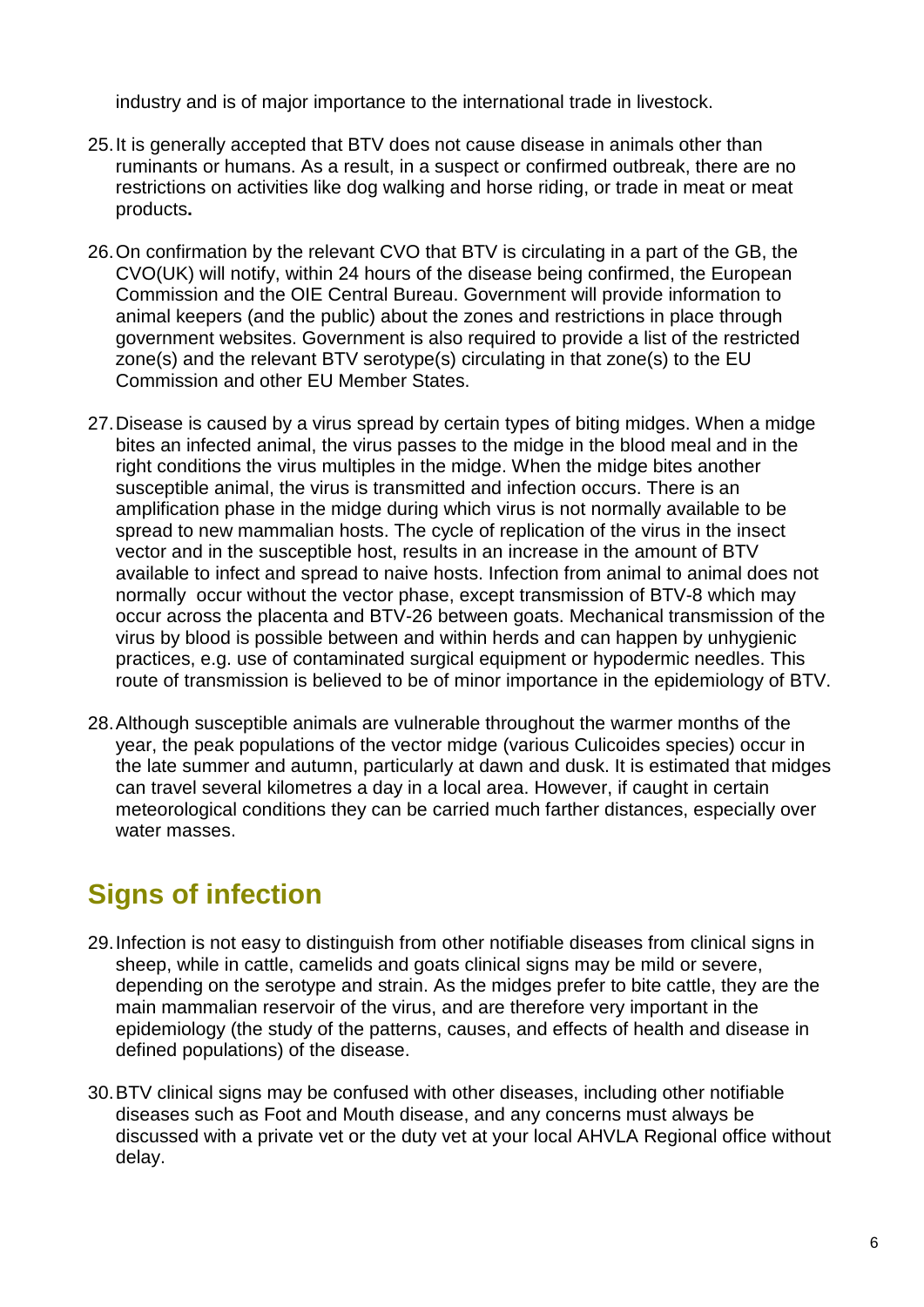- 31.Clinical signs shown by infected sheep may include eye and nasal discharges, drooling due to painful lesions in the mouth, a high temperature, lameness and respiratory problems. Highly virulent field strains can cause high case fatality rates in sheep (30- 50%) which have not previously been exposed to the virus. In cattle a transient fever and loss of milk yield may be significant signs.
- 32.There is also the possibility of trans placental (transfer from mother to unborn young through the womb) transmission for BTV live-vaccine strains, serotype 8 and other serotypes causing foetal malformation and abortions.

## <span id="page-10-0"></span>**Disease controls**

33.Managing the risk of BTV disease primarily involves:

- reducing the likelihood of outbreaks by taking actions to prevent disease incursion by high-risk animals
- rapid detection and the implementation of appropriate control measures if incursion does occur
- surveillance, contingency planning and preparation to reduce the impact of such an incursion.

## <span id="page-10-1"></span>**Prevention**

- 34.Important preventative measures are responsible sourcing of susceptible animals by checking their health and vaccination status, vigilance by animal keepers about the health of their animals and animal keepers discussing any concerns with their vet promptly . Anyone keeping an animal must notify any suspicion of notifiable disease. This will be investigated by government veterinary inspectors.
- 35.Government's surveillance for BTV (and other exotic notifiable diseases) includes international disease monitoring to identify any significant changes in the level of threat of disease introduction through trade and other high risk pathways to the UK livestock population.
- 36.When there is a significant increase in risk, Government will inform stakeholder organisations so that they can consider appropriate measures. Assessments are available at: [https://www.gov.uk/government/collections/animal-diseases-international](https://www.gov.uk/government/collections/animal-diseases-international-monitoring)[monitoring](https://www.gov.uk/government/collections/animal-diseases-international-monitoring)

### <span id="page-10-2"></span>**Vaccination in areas without bluetongue restrictions**

- 37.Animal keepers in GB are currently permitted, under general licence, to voluntarily vaccinate their animals with inactivated vaccines, with a European Medicines Agency authorisation, for BTV serotypes 1,2,4 and 8 (cattle and/or sheep) outside of a restricted zone.
- 38.The general licences allow animal keepers to decide, for example before the start of the vector season whether precautionary vaccination is worthwhile.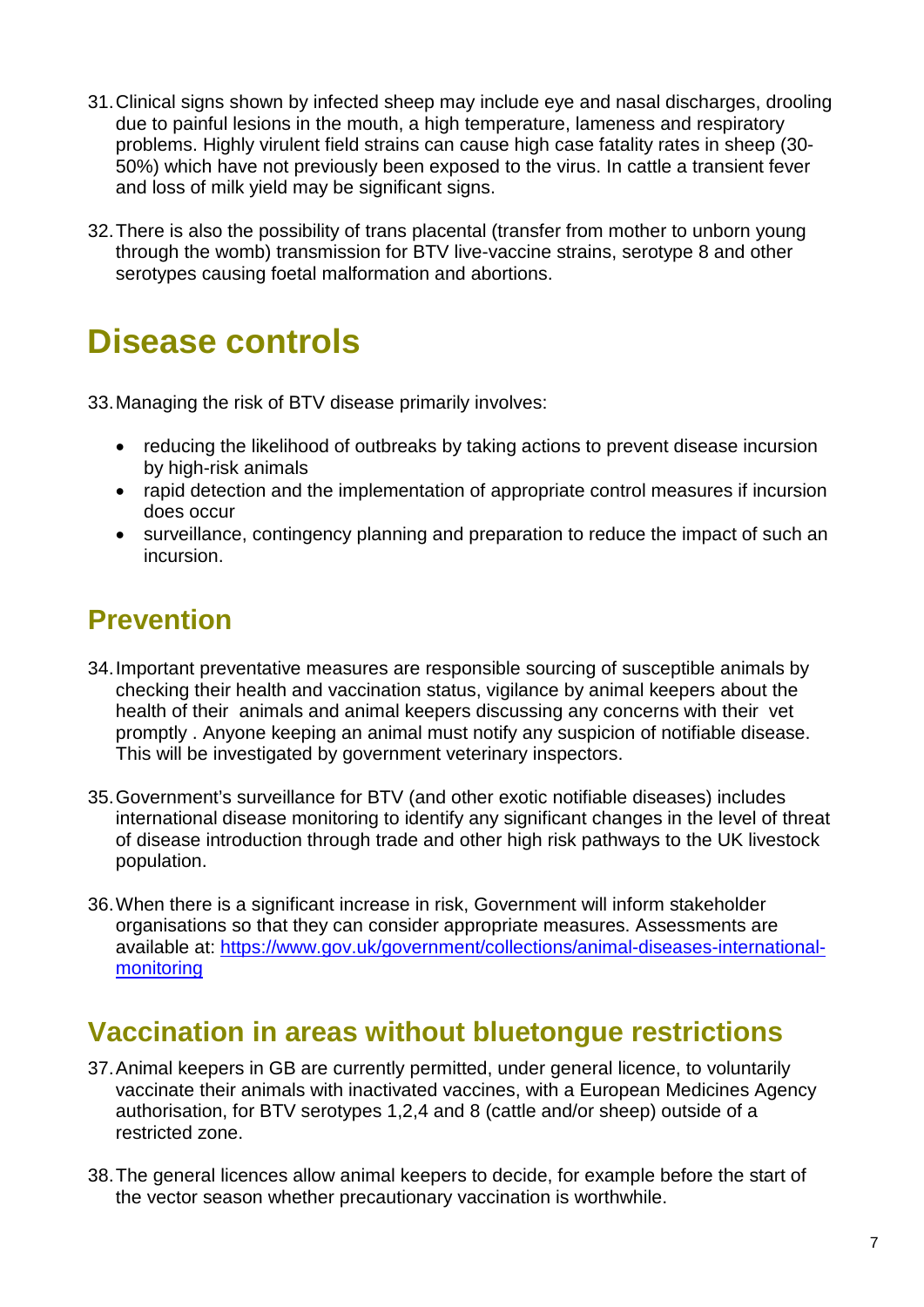39.In an outbreak a risk assessment would be produced and a revised general or specific vaccination licence issued.

### <span id="page-11-0"></span>**Intra-community and third country trade**

- 40.To avoid unnecessary disruption to trade in ruminants and to detect possible incursions of disease, a sustainable monitoring and surveillance strategy has been developed.
- 41.All live animals dispatched for trade are subject to a veterinary check no more than 24 hours prior to departure and are accompanied by a health certificate. Documentary and identity checks, pre-export, post-import and artificial insemination centre surveillance samples are on carried out on a risk basis and samples are tested at the national reference laboratory (see Annex 1).
- 42.Imports of live animals of EU origin have risk based post-import checks and tests completed in accordance with Directive 90/425/EEC. For third country trade all animals are subject to a documentary, identity and physical check at the border inspection post. Post import tests are carried out on a pre-determined proportion of consignments The tests will be within 10 days of arrival or in line with a specific timescale where required. Tested animals remain on the first premises of destination until negative results are received.
- 43.The risk assessment for active laboratory–based surveillance will be informed by the ongoing international monitoring and assessments of BTV outbreaks, the outcomes of post import tests, resources and cost-benefit analysis.
- 44.If additional surveillance is appropriate, an annual programme of monitoring or surveys, or targeted monitoring and surveillance would be considered in compliance with Commission Implementing Regulation 456/2012.

## <span id="page-11-1"></span>**Stages of an outbreak**

45.EC Directive 2000/75/EC determines that BTV is confirmed when the relevant CVO, based on laboratory results, declares that BTV is circulating in a specific area on the basis of clinical and/or epidemiological results. Until then, while suspicions or isolated cases are being investigated, steps will be taken to minimise the possible spread of disease.

## <span id="page-11-2"></span>**Disease control objective**

- 46.If BTV is detected, the key objective is to ensure a swift and effective response to the incident, rapidly assessing and closing down all risk pathways to livestock and resolving uncertainties as quickly as possible. Governments' aim is to prevent the spread of infection through proportionate and evidence-based control measures which also:
	- Protect public health and safety
	- Eradicate the disease and regain disease free status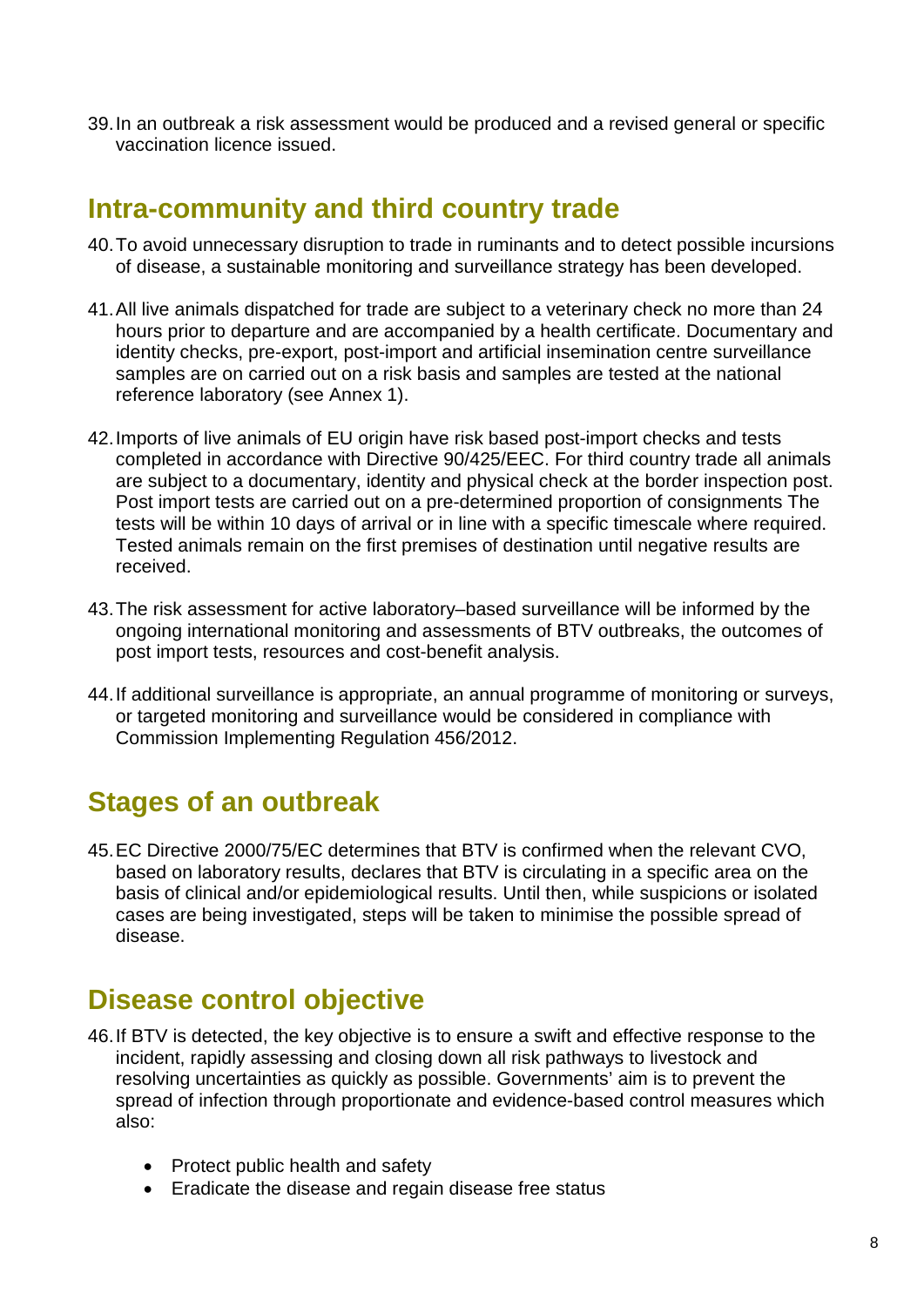- Safeguard the health and safety of those involved in controlling the outbreak
- Minimise the burden on the taxpayer and public as well as the economic impact on the agricultural industry.
- 47.In achieving this aim, in accordance with the "GB and Northern Ireland Contingency Plan for Notifiable Exotic Diseases of Animals", the disease control strategy primary aims are to protect public health and safety and restore the UK disease free status as quickly as possible. In doing so, government would select control strategies which, so far as is possible consistent with the overall aim:
	- Keep to a minimum the number of animals that have to be destroyed, either for disease control purposes or to safeguard animal welfare
	- Ensure that if animals do have to be destroyed it is carried out humanely
	- Minimise the adverse impacts on animal welfare, the rural and wider economy, the public, rural communities and the environment.

## <span id="page-12-0"></span>**Suspicion of infection**

#### **Veterinary inquiry of suspect premises**

- 48.In response to the notification of suspicion of BTV a veterinary investigation will be conducted by government. Where there is a suspect case, owners of livestock are informed to observe restrictions on their premises pending the arrival of the government veterinarian. If disease cannot be ruled out on clinical grounds, samples from susceptible animals (defined as all ruminants) will be submitted for laboratory testing at the national reference laboratory.
- 49.An inventory of all animals on the premises will be produced by the veterinary inspector. This would include information on:
	- all animals by species clinically affected, dead and clinically normal
	- veterinary history of the herd/flock, e.g. medicine use, including use of inactivated vaccines
	- movements of BTV-susceptible animals on to and off the suspect premises in the previous 60 days and contact premises
	- possible vector breeding sites.

#### **Restrictions**

50.The suspect premises will be placed under restrictions through a notice issued by the veterinary inspector. A notice may also be served on premises that may have been exposed to infection. Movement of ruminant animals, ovum, semen or embryos on to or off the premises will be prohibited pending the results of the laboratory tests. Movement of susceptible animals on the premises will be as directed by the veterinary inspector. The premises and animals may be subject to midge control measures as specified in the notice. In the event of welfare issues which require movement of animals, certain licensed movements may be permitted under veterinary supervision.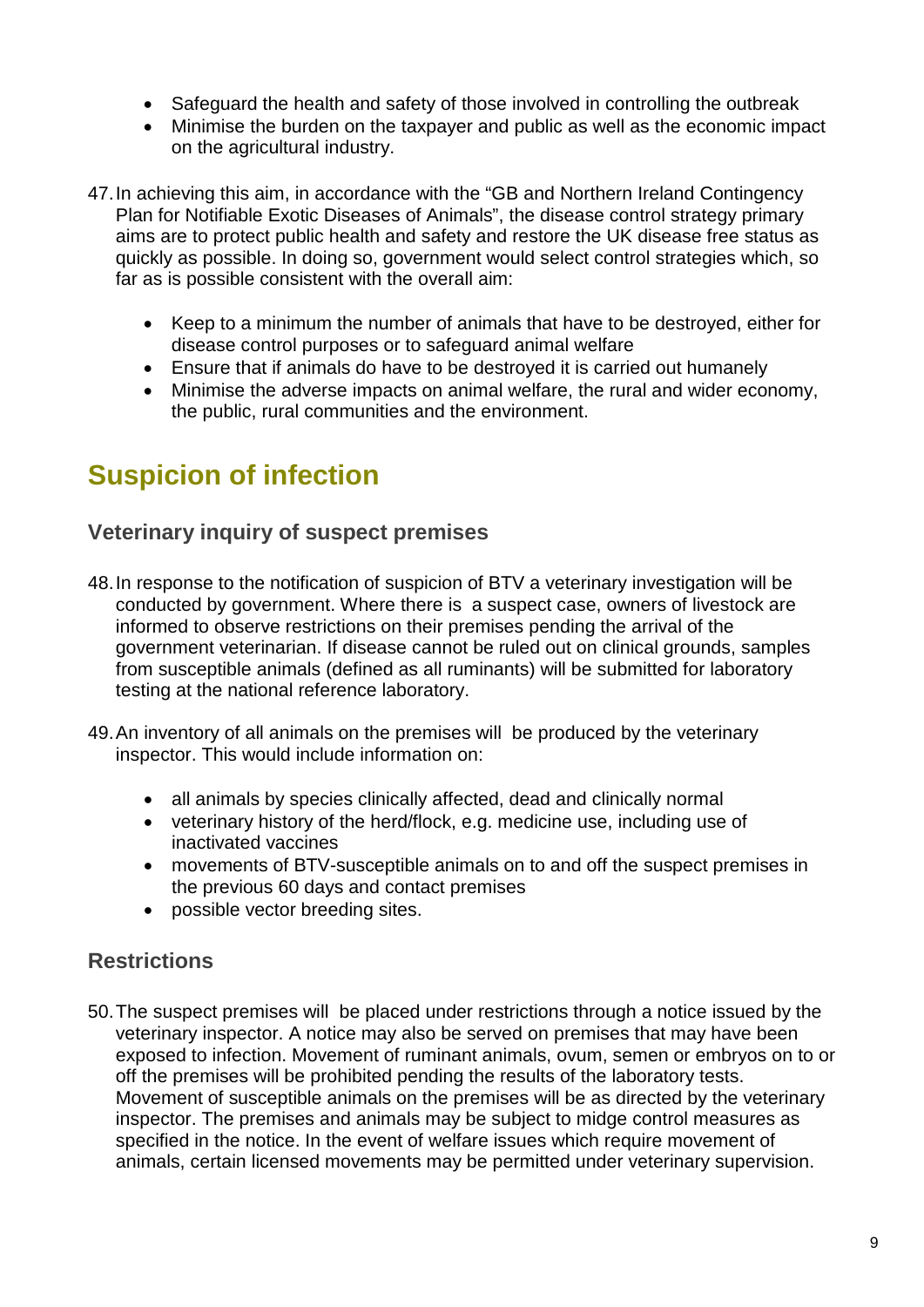51.A Temporary Control Zone (TCZ) may be declared of a size that is considered necessary to prevent the potential spread of disease. In the TCZ animals cannot be moved on to or off premises except in accordance with a licence issued by the veterinary inspector. The movement controls are likely to have an impact on trade. It is unlikely that a TCZ would be declared at the suspicion stage when the premises was under restrictions and the sample test results were awaited.

#### **Outcome of investigation of suspect premises and animals**

52.There are two possible outcomes:

- BTV is not confirmed restrictions would be lifted
- BTV is detected in the animal(s) tested.
- 52.If BTV is detected, the national reference laboratory would conduct further testing to isolate and identify the serotype of the virus. Molecular epidemiological techniques would be employed to determine whether the virus sequence matches that of another BTV virus circulating elsewhere to determine the likely geographical origin of the virus.
- 53.An Amber Teleconference, chaired by the CVO UK and attended by government is likely to be arranged at this time to apprise all concerned of the developing situation, to assess the risks and agree next steps. Government will also inform relevant industry stakeholder organisations. Potentially multiple serotypes could be found and the teleconference would consider this, and the engagement of experts. A TCZ may be declared following this meeting.
- 54.If virus has been detected from an animal or animals following notification of suspicion, a notice may be served by the veterinary inspector to confirm BTV infection on the premises.
- 55.A BTV disease outbreak is confirmed by the relevant CVO when investigations demonstrate that virus is circulating, and further controls may be needed. A range of evidence is needed to determine this.
- 56.On premises where BTV was detected the following will be considered:
	- clinical inspections and examinations of the herd/flock
	- further testing/surveillance of herd/flock to establish the within herd/flock prevalence of the virus
	- post mortem examination for confirmation of infection
	- cleansing and disinfection
	- an epidemiological assessment aimed at identifying likely time of introduction to premises and likelihood of onwards spread
	- insect collection on the premises and submission to the national reference laboratory for identification. This would be carried out by specialist staff
	- slaughter of susceptible animals as a control measure. The decision would be taken by the relevant CVO (or Ministers in Scotland) and would take account of the available epidemiological information and the veterinary risk assessment of the infected premises. Compensation would be paid for animals destroyed for the purpose of disease control and diagnosis, unless they are slaughtered because of non-compliance with import requirements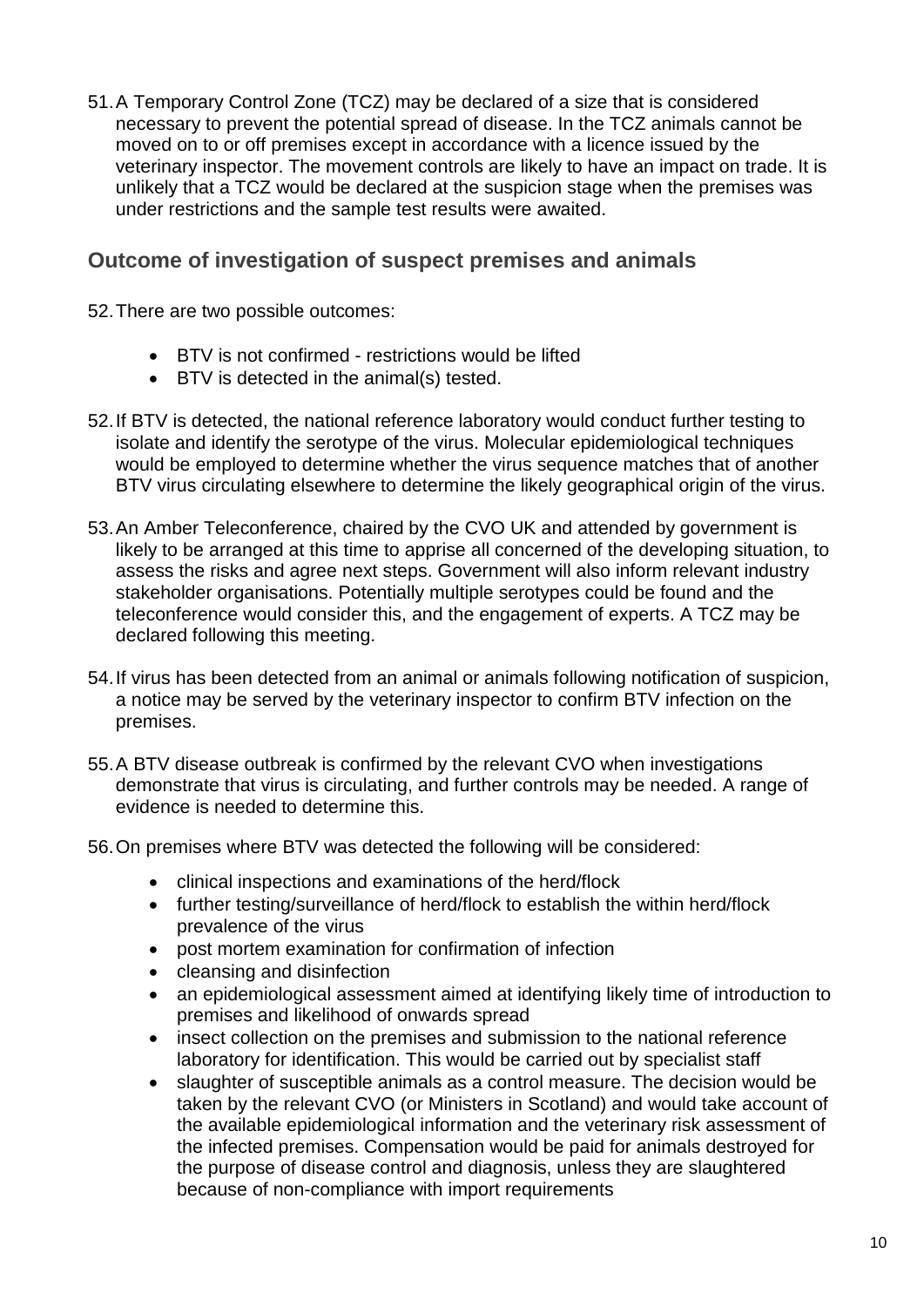- a tracings exercise of BTV-susceptible animals on to and off the premises in the 60 days prior to the first identified infected case (unless epidemiological assessment prescribes a longer or shorter period); and, if the infected animals have moved in this period, from the original premises
- 57.On premises where susceptible animals are traced to, the following actions would normally be taken:
	- clinical examination of traced animals
	- submit samples from traced animals for laboratory examination
	- review the clinical history and movement/medicine use records of the herd/flock
	- subsequent retesting may be undertaken on the traced animals and any other animals on the premises
	- movement restrictions on susceptible animals through a notice and possibly a TCZ.
- 58.To identify if disease was circulating and to what extent the following factors would be considered:
	- targeted surveillance of susceptible species for epidemiological assessment and clinical investigation. Priority would be given to the largest cattle farms up to 3km from the premises where BTV was detected
	- assess potential long distance spread. Prioritise investigations on tracing premises furthest from suspect premises, and in particular those involving cattle movements (as most likely hosts)
	- the season and time of the year
	- the recent pattern of cattle movements in the surrounding area
	- serological or virological surveillance of bovine/ovine animals
	- the potential role of wild ruminants e.g. deer
	- collection and identification of vectors by the Pirbright Institute to assess populations and presence of the *Culicoides* species at the suspect premises or in the area. It is unlikely that a single vector type would be identified, as previous UK surveys show multiple vectors at most surveyed sites.

#### **Meteorological Surveillance**

- 59.The Met Office monitor meteorological conditions on a daily basis and this is likely to be used to assess the past and ongoing potential for windborne spread of BTV infected vectors to areas of GB.
- 60.For areas identified as high risk, Government would advise a heightened state of vigilance from 7-10 days after the potential 'incursion' date to look out for any signs of disease amongst susceptible animals.

#### **Expert assessment**

- 61.An epidemiological assessment will be carried out by the National Emergency Epidemiology Group (NEEG) to provide advice through the National Experts Group.
- 62.The National Expert Group provides GB policy teams and CVOs with specific veterinary, technical and scientific advice and recommendations on the disease, its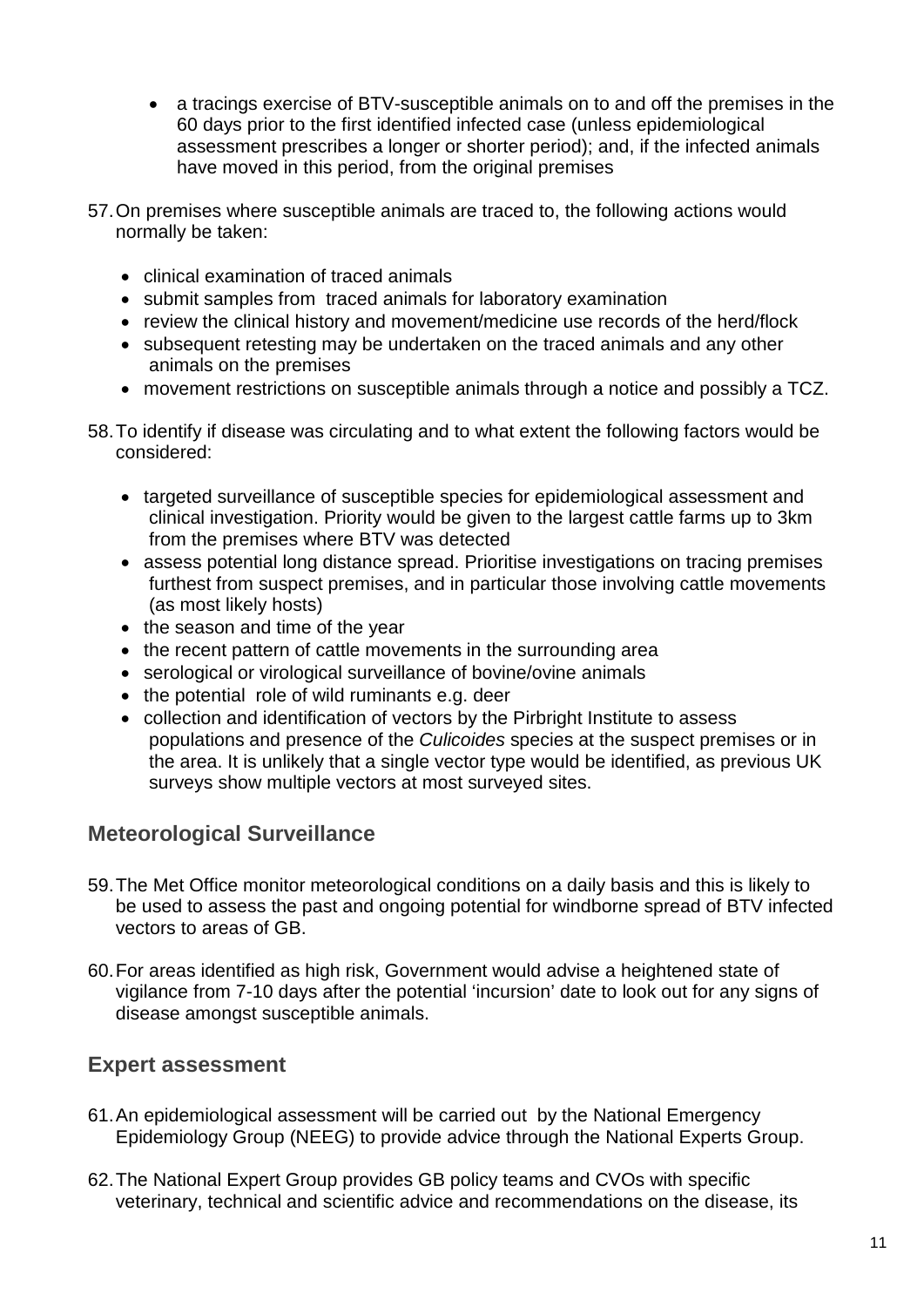transmission and effective and proportionate options for its control. Depending on the issue under discussion attendees may include modelling experts, meteorologists, economists, scientific or veterinary representatives of Imports and Exports Portfolios and scientific experts in required fields, e.g. vector biology. These can be from within Government, its agencies or from external organisations, e.g. wildlife expert groups, academia.

- 63.Following investigation, gathering of sufficient evidence, and expert assessment the relevant CVO would decide whether:
	- circulation of BTV has not been found and an outbreak isn't confirmed. In other words BTV has been isolated to the animal or animals for which disease suspicion was notified and there is no evidence of vector transmission in the GB between them and onward circulation of disease.

64.Possible examples are:

- the import of one or several ruminants from a holding that were already infected, which have been kept indoors and promptly slaughtered
- vaccinated or seropositive animals from restricted zones. Depending on circumstances, an epidemiological report may be sent to the Commission supporting the conclusion that disease is not circulating
- <span id="page-15-0"></span>65.A BTV disease outbreak is confirmed as the virus has been found to be circulating.

## **Confirmation of disease**

- 66.The disease is spread by infected midges which cannot be controlled and can spread locally and more widely in certain temperatures and wind conditions. The main measures are expected to be movement controls and restrictions for susceptible species in relevant areas to reduce the opportunity for vector transmission between herds. If available, animal keepers may be encouraged or required to vaccinate their animals with inactivated vaccines. Once BTV is in the midge population the culling of susceptible animals is unlikely to be a proportionate or effective control measure.
- 67.Once circulation of disease is confirmed, decisions on the following measures are likely to be taken to minimise the impact of BTV in GB:
	- Identification and monitoring of BTV infected premises
	- Maintain controls (as at suspicion stage) on infected premises
	- Declare appropriate areas to be a Control Zone (which must include the infected premises) and a Restricted Zone (made up of a Protection Zone and Surveillance Zone).
	- Targeted movement controls and other restrictions in the Control Zone and Restricted Zone to prevent the spread of BTV by infected animals, semen, ovum or embryos in areas of greatest risk. This could include pre-movement testing or a total movement ban
	- Surveillance and testing in the Protection Zone to monitor any change in distribution of BTV and vectors (where considered necessary)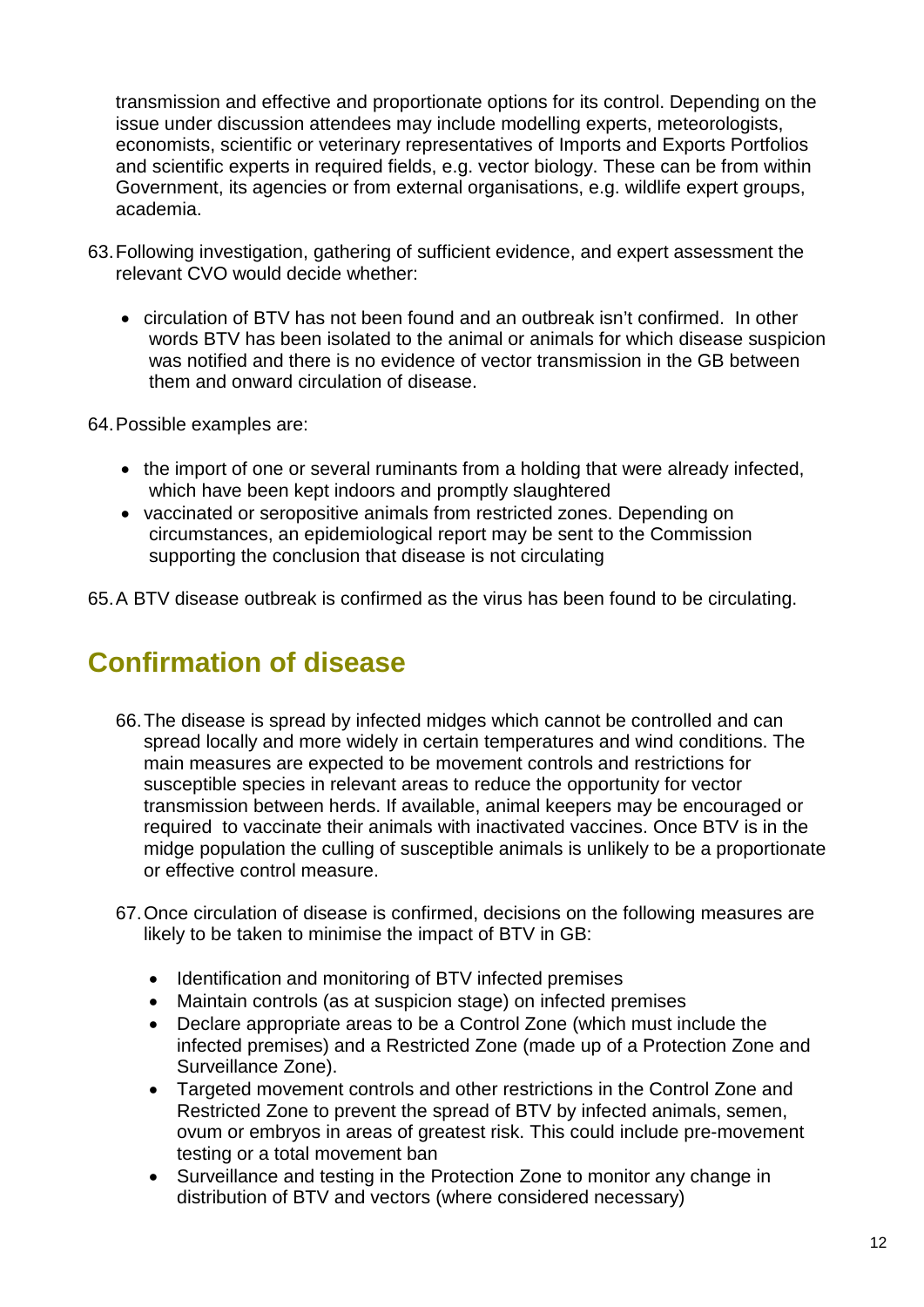- Epidemiological and economic modelling to develop control strategies and mitigation actions
- Voluntary or compulsory vaccination with inactivated vaccines and/or live vaccines in Vaccination/Protection Zones in areas of greatest risk.
- Culling of susceptible animals
- Cleansing and disinfection of vehicles to be loaded with susceptible animals to allow for transport to or from a restricted area
- A communication programme to inform owners/keepers of susceptible animals, veterinarians and other stakeholders of the disease situation and measures being implemented e.g. vaccination, and to provide advice on clinical signs of disease and vector mitigation measures

#### **Zones**

- 68.Control zones will have a radius that is appropriate for disease control purposes of at least 20km around an infected premises.
- 69.A Restricted Zone may consist of:
	- Protection Zone with a radius of at least 100km (but with flexibility to adjust according to epidemiological circumstances) declared around the infected premises
	- Surveillance Zone with a radius of at least a further 50 km (but with flexibility to adjust according to epidemiological circumstances) declared around the Protection Zone. No vaccination with live attenuated vaccines is permitted in the surveillance zone. When a surveillance zone is identified it must not contain any land where animals have been vaccinated with live attenuated vaccines against bluetongue in the previous twelve months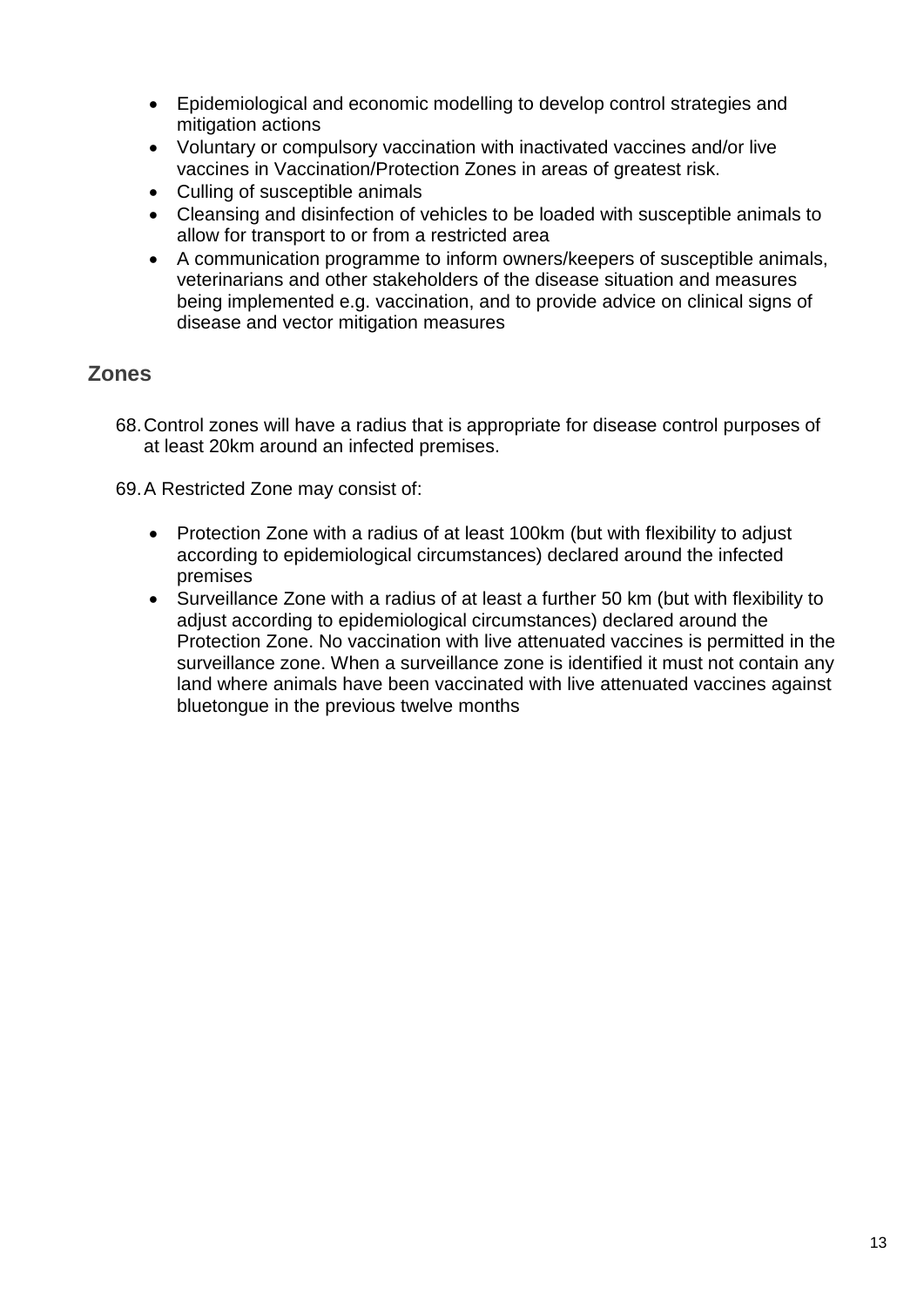

#### **Illustration of the relationship of disease control zones**

- 70.The size of the zones, which are centred around the infected premises, will take account of geographical barriers, whether or not individual or multiple serotypes are circulating, and the circumstances of the outbreak. Where they overlap and could be combined a practical and proportionate approach will be taken. It is expected that zones will be declared on both sides of the borders between England and Wales, and England and Scotland.
- 71.Due to the size of the zones, substantial areas of the GB may be within the restricted zone and subject to movement restrictions irrespective of where BTV is confirmed. The nature of the UK sheep and cattle industry means that at certain times of the year movement of breeding or fattening stock would be restricted to control the spread of disease and infection. This could have welfare impacts.
- 72.There may be occasions when it is proportionate to extend the boundaries of a zone to minimise the impact of the restrictions on industry e.g. to provide access to a slaughter house. This may mean the Restricted Zone could cover the whole country as part of the strategy to keep the impact of movement restrictions proportionate to the disease situation.
- 73.Alternatively a slaughter house may be designated to receive animals transported under a licence out of a restricted zone, or from a protected zone to a surveillance zone. In such cases the operator of the slaughter house must slaughter the animal(s) within 24 hours of arrival. It may also be necessary to restrict the times when animals can be transported to minimise exposure of possibly infected livestock to uninfected midges.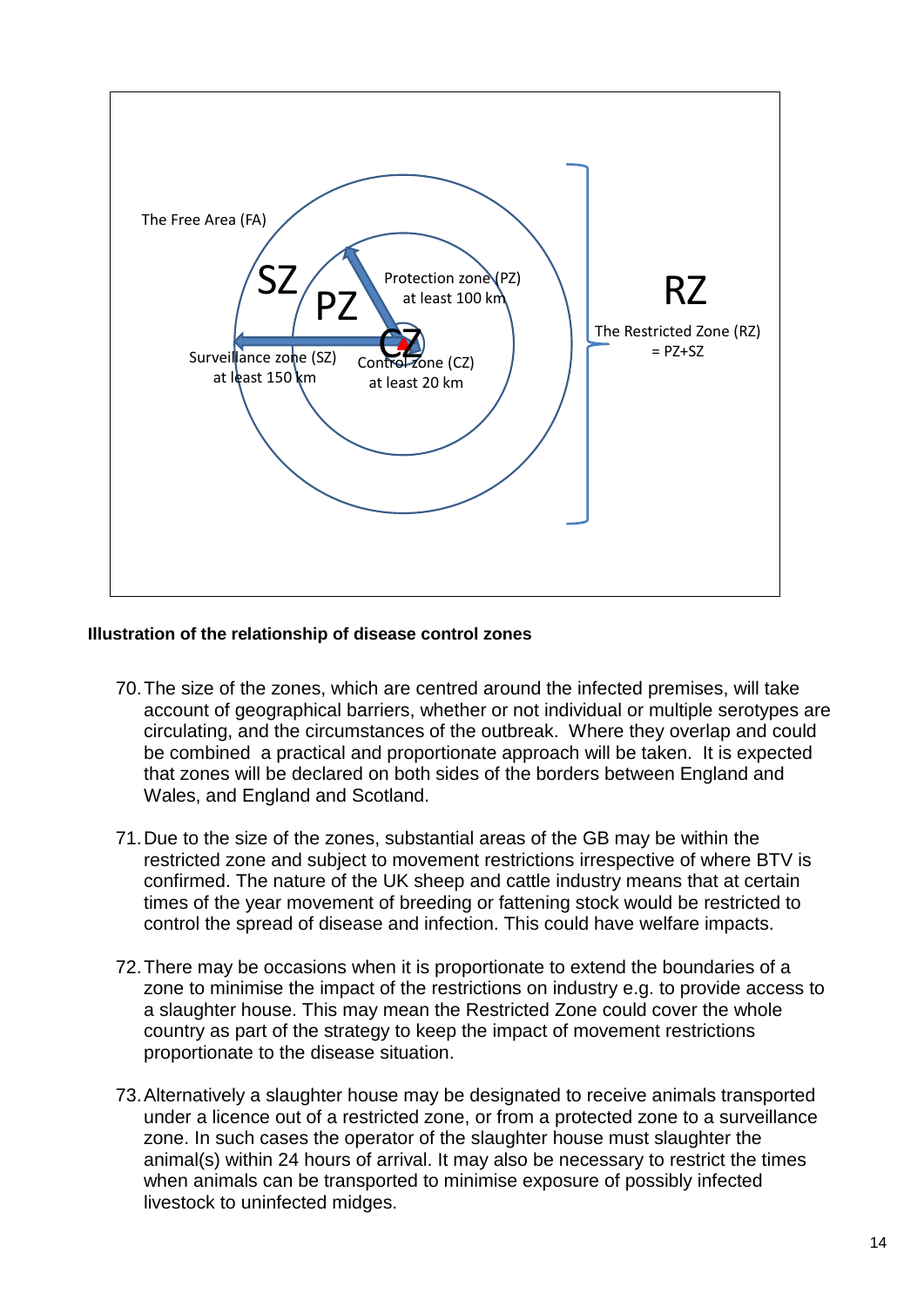- 74.The boundaries of the Restricted Zone may be increased in size in response to disease spread in order to maintain the minimum boundaries of the Protection Zone and Surveillance Zone.
- 75.The boundaries may also be amended by the European Commission after consideration of results of investigations and surveillance submitted by the UK .

#### **Bluetongue restriction zone(s) in another EU member state demarcated such that they extend to GB**

76.During the 2006 BTV-8 outbreak in northern Europe, parts of south east England were effectively within 150km of infected premises on the Belgian coast. In the European Commission, the UK successfully achieved exclusion from the zones because of geographical reasons, passive surveillance work being undertaken (i.e. post-import testing), and pro-active stakeholder awareness raising. Government would in future continue to seek to avoid zones declared in other countries in the EU being extended to include parts of the UK, but this is dependent on EU agreement and the disease situation.

#### **Measures within the Zones**

#### *Registration of premises*

77.There are existing statutory requirements for all premises with susceptible animals to be registered with their local AHVLA office. Any unregistered premises that have susceptible animals (temporarily or permanently) will have to be identified and recorded. These registers will be used for investigation and surveillance activities within the Restricted Zones.

#### *Movement restrictions*

- 78.The broad principle of permitting animal movements between areas/countries with BTV outbreaks is that susceptible animals can only freely move between free areas, or BTV zones for the same BTV serotype. If a susceptible animal is to move from a BTV zone to a free area or to a BTV zone for a different serotype then various criteria need to be met to ensure that the animal is not incubating or infected with BTV, such as a pre-movement inspection.
- 79.Bluetongue legislation requires controls on movement of susceptible animals, semen, ovum and embryos to reduce the risk of the disease spreading.
- 80.No movements of ruminants are permitted to or from premises in a Control Zone.

81.However some limited movements may be permitted:

- within a restricted zone for the same BTV serotype or serotypes unless the animal shows clinical signs of bluetongue on the day of transport
- out of a Protection Zone to a Surveillance Zone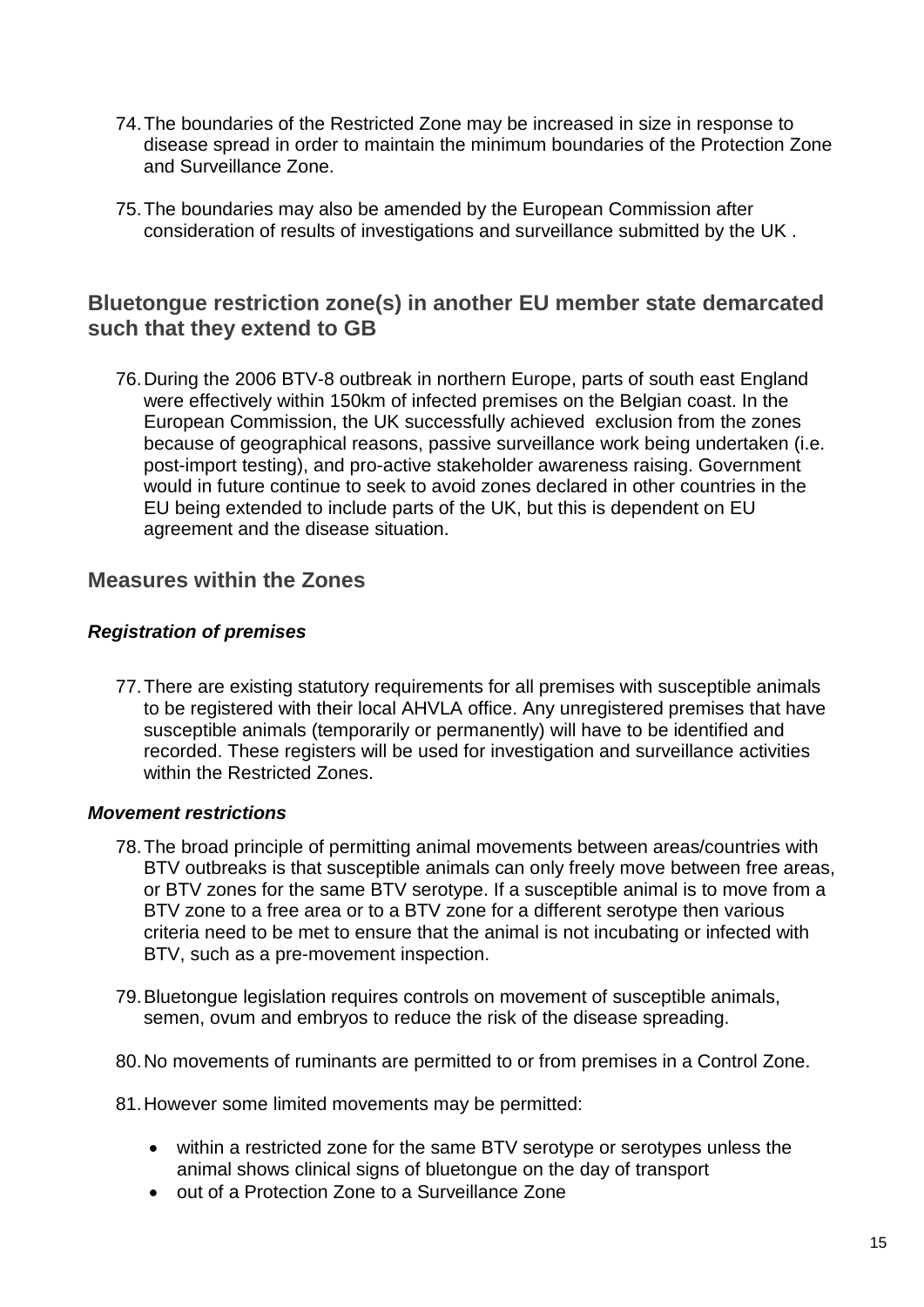- out of a Surveillance Zone
- out of a restricted zone under the authority of a licence, or a health certificate for intra community trade or export to a third country, issued by the competent authority.
- 82.The requirements for the movement of animals, semen, ovum and embryos to and from restricted zones are set out in Commission Regulation 1266/2007 as amended by Commission implementing regulation 456/2012, and summarised below. Movements to provisionally free areas from restricted zones also have to meet the requirements of these Commission regulations.
- 83.If any animals have been moved to a premise outside of a restricted zone, a notice prohibiting further movement, except under licence, may be issued.

#### *Movement of susceptible animals and products from restricted zones*

- 84.Animal movements of susceptible species, their semen, ovum and embryos, within and from BTV restricted zones to another EU Member State for intra-community trade, are banned unless they meet Article 8 and the exemption conditions set out in Annex III of Regulation 1266/2007, as amended by Regulation 456/2012.
- 85.If susceptible animals are transported from or through a restricted area during a recognised seasonally vector free period the vehicle does not need to be cleansed and disinfected. This period is to be determined through an active annual programme of vector catching, monitoring and surveillance in relevant geographical areas. The requirements for the vector traps are set out in Commission implementing regulation 456/2012 Annex I (4), and the criteria are in Commission Regulation 1266/2007 Annex V.
- 86.In May 2012, the EU amended the implementing regulations concerning the control, monitoring, surveillance and movement restrictions for susceptible species from restricted zones. The exemptions, broadly for animals that are vaccinated, laboratory tested (for virus or for antibodies), naturally immune or have been protected against vectors, are based on risk analysis, the destination, and health requirements guaranteeing the safety of the animals. Of note is that vaccination or immunity to one serotype does not protect the animal against another serotype.
- 87.For certain susceptible animals, e.g. from zoos, for conservation and welfare reasons, moving from restricted zones, we require that they meet one of the amended vaccination conditions 5-7 of Annex III of Commission Implementing Regulation 456/2012. For some imports or exports we may make bilateral arrangements for animal movements e.g. goats where cascade vaccination is in place. One reason for this is that the vaccines available are not licensed for goats so these animals do not conform totally with Regulation 1266/2007.
- 88.In summary, susceptible animals must have been protected against attacks by the vector during transportation to the destination and meet one of the following criteria:
	- 1. The animals were in a zone that is seasonally free of bluetongue vectors for at least 60 days prior to the movement and had a negative agent identification test,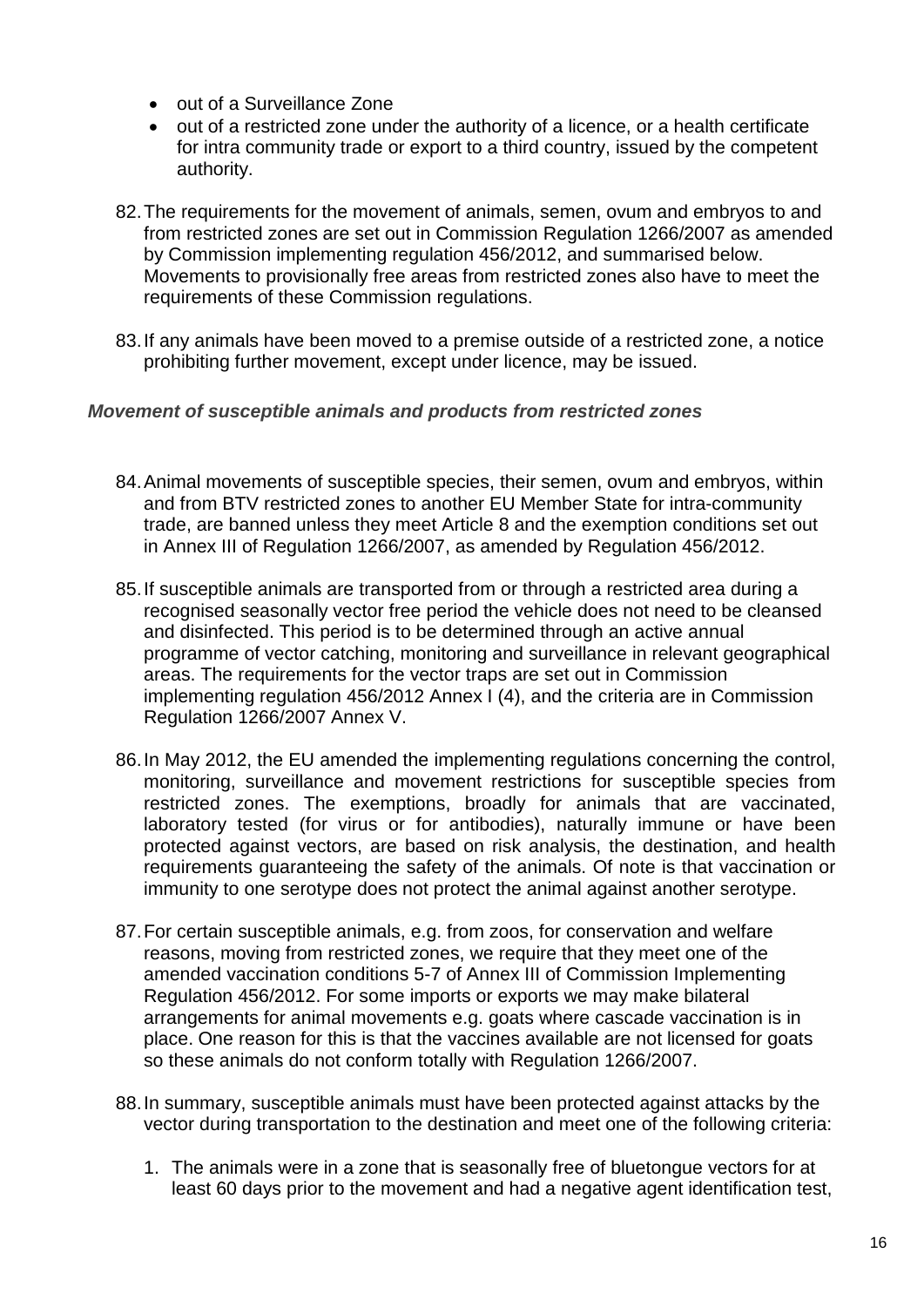up to 7 days before the movement. If at least three years of monitoring substantiate the seasonally vector-free period, an agent identification PCR test is not required

2. They have been protected against attacks by vectors in a vector protected establishment for at least 60 days prior to dispatch. The criteria for vector protected establishment are set out in Commission implementing regulation 456/2012 Annex II. Guidance is available at [http://ec.europa.eu/food/animal/diseases/controlmeasures/docs/guidance\\_docu](http://ec.europa.eu/food/animal/diseases/controlmeasures/docs/guidance_document_vpe_7068_2012_en.pdf) [ment\\_vpe\\_7068\\_2012\\_en.pdf](http://ec.europa.eu/food/animal/diseases/controlmeasures/docs/guidance_document_vpe_7068_2012_en.pdf)

Given the cost of providing vector protected establishments it is likely that the relevant exemptions will be used only for high value susceptible livestock or Artificial Insemination centres.

The competent authority has to approve the establishment and has to monitor, by a vector trap, at least 3 times during the period, the effectiveness of the measures

- 3. The same as 1 and 2, but for at least 28 days prior to despatch and having had a negative serological test at least 28 days after the start of protection or the seasonally vector-free period
- 4. The same as 1 and 2, but for at least 14 days prior to despatch and had a negative agent identification test at least 14 days after the start of protection or the seasonally vector-free period
- 5. The animals have been vaccinated against the serotype(s) present or likely to be present in the epidemiologically relevant geographical area of origin, the animals are within the immunity period guaranteed for the vaccine and meet at least 1 of 4 other conditions
- 6. The animals were always kept in an epidemiologically relevant geographical area where not more than 1 serotype was or is present or is present or likely to be present, and they were subject to 2 positive serological tests to detect antibodies to that serotype either, between 60-360 days and not earlier than 7 days before the date of movement or a positive serological test to detect antibodies to that serotype at least 30 days and a negative agent identification test not carried out earlier than 7 days before the date of movement
- 7. The same as 6, but for specific antibodies against all BTV serotypes present or likely to be present
- 8. For pregnant animals being moved from a restricted zone for BTV-8, at least 1 of the conditions in points 5, 6, and 7 must have been complied with before insemination or mating, or the conditions in point 3 must be complied with. For point 3 a serological test is not to be carried out earlier than seven days before the date of movement
- 89.Animals have to have health certificates from the competent authority which set out the relevant condition(s).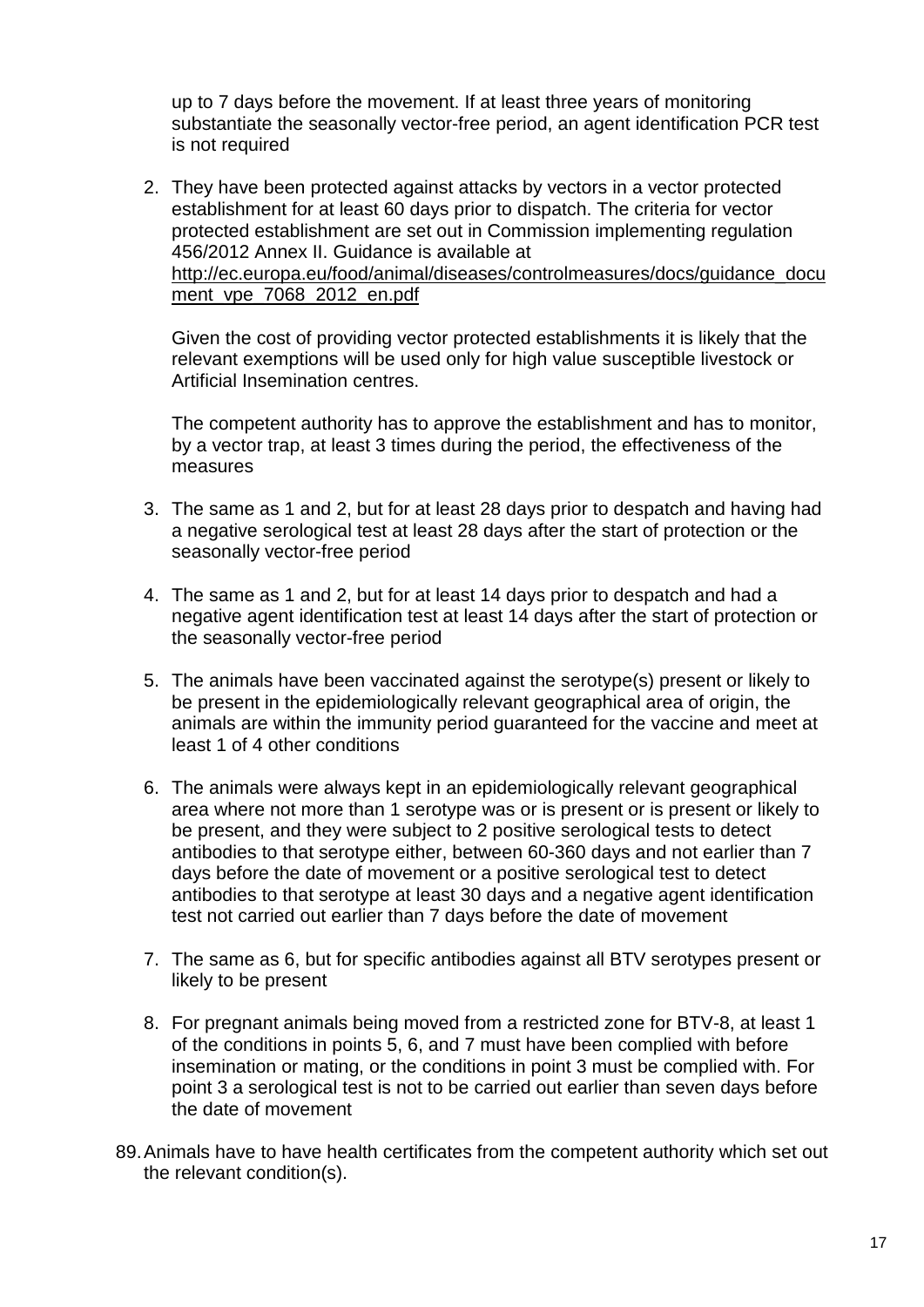#### *Susceptible animal semen, ovum and embryos*

90.Semen, ovum and embryos have to be obtained from donor animals which comply with at least 1 of the above conditions of EC 1266/2007 Annex III as amended by the Commission implementing regulation 456/2012.

#### *Susceptible pregnant or new born animals*

91.Precautionary import controls for the movement of pregnant animals from BTV serotype 8 restriction zones, to prevent spread by pregnant or new born animals, are set out in amendments to Annex III 7(3) of Commission Regulation 1266/2007 by the Commission implementing regulation 456/2012. These require compliance with the criteria of 5, 6 or 7 above before mating or insemination, or criteria 3 but within 7 days of the movement.

#### **Vaccination**

<u>.</u>

- 92.While the UK is a BTV free area, in GB following specific risk assessments in 2012, General Licences were published by government to allow farmers to vaccinate their animals on a voluntary basis with inactivated vaccines for serotypes 1,2,4 and 8 which have a Marketing Authority at EU level. $^7$  $^7$
- 93.However, if BTV disease was confirmed a new specific risk assessment would be produced to determine a new specific or general vaccination licence.
- 94.If supported by a risk assessment the new government licences:
	- may permit a voluntary approach to vaccination with authorised inactivated vaccines
	- or may make vaccination compulsory in a declared vaccination zone. In this case any occupier of a premises or keeper of animals would be required to vaccinate their animals with authorised inactivated vaccines or possibly live attenuated vaccines. and comply with any other measures concerning vaccination or vaccine in that declaration. A notice may also be served by a veterinary inspector to ensure relevant animals are vaccinated
- 95.The inactivated BTV vaccines e.g. for serotypes 1,2,4 and 8, with marketing authorisations granted by the European Medicines Agency, may well be licensed as a disease control measure. Depending on the availability of the relevant vaccines we may identify priority areas for vaccination or for a specific time period.
- 96.If another serotype was found we would consider whether to use, if it was available, a live attenuated vaccine in protection zones, and the risks associated with this. Vaccination with live attenuated vaccines is not permitted in surveillance zones and such a zone must not include any animals that have been vaccinated with live attenuated vaccines in the previous 12 months.

<span id="page-21-0"></span> $^7$  <http://www.defra.gov.uk/ahvla-en/2012/10/01/update-use-vaccination-against-bluetongue-across-gb/>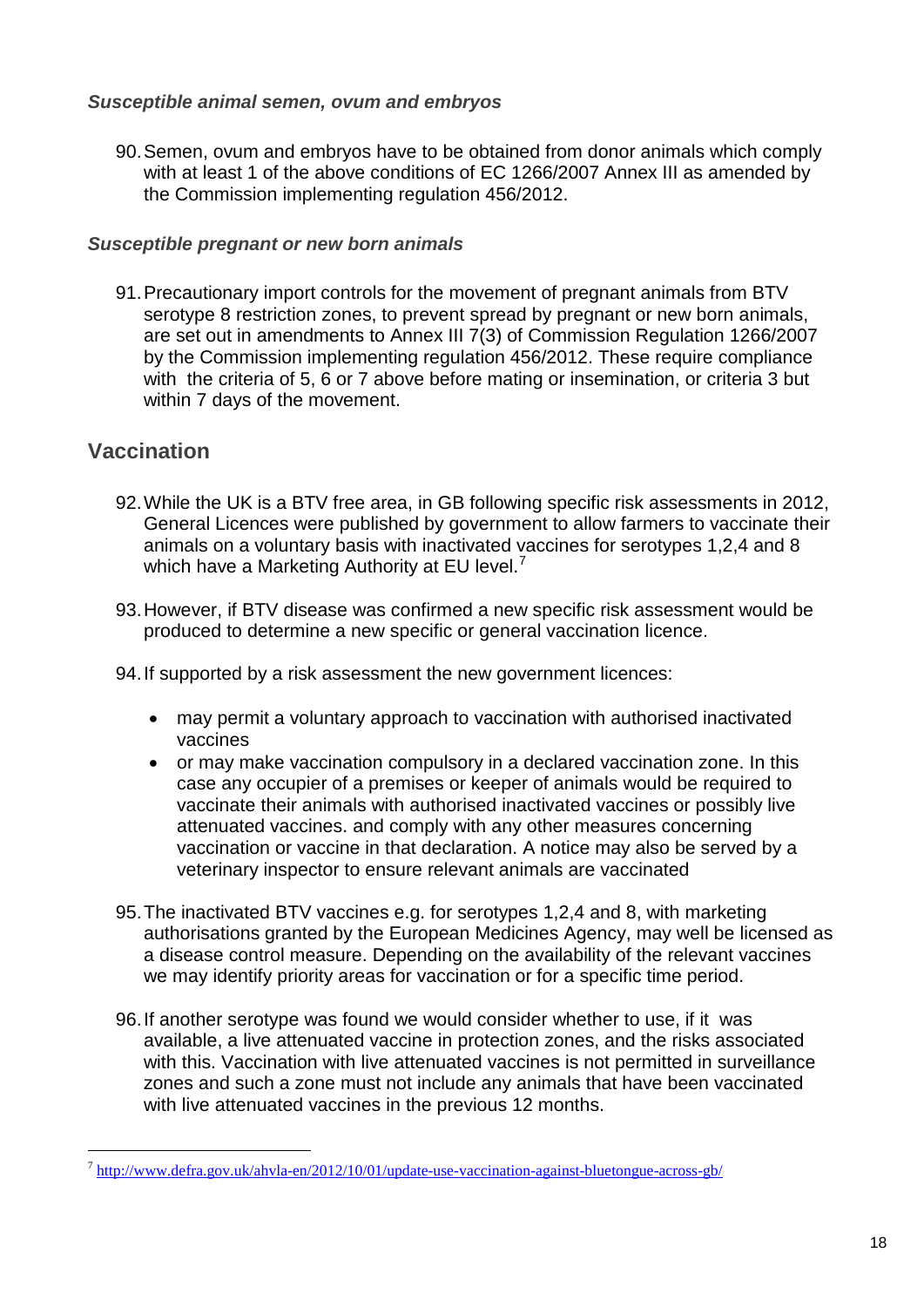- 97.The size of the vaccination zone is expected to be based on the available epidemiological evidence from investigations, surveillance and monitoring, and advice from the national experts group and core groups. For live attenuated vaccines, the protection zone is to be at least the size of the vaccination zone.
- 98.The Commission would need to be informed before vaccination started.

#### **Stakeholder awareness and communication**

99.For each outbreak or incident of any exotic notifiable disease of animals it is important that there are effective, timely and accurate communications. Appropriate communication tools, such as websites, AHVLA's mass messaging service and social media , will be used to assist in reducing the impact and spread of disease. Declarations and licences will be published on government websites.

## <span id="page-22-0"></span>**Recovery**

100. One of the key elements of the recovery phase following an outbreak or incident of BTV is to have a clear strategy and plan to eradicate disease and demonstrate its absence. This is essential to regain disease freedom on a Great Britain and Northern Ireland basis and resume normal trading as quickly as possible.

### <span id="page-22-1"></span>**Attaining Bluetongue-free Country or Zone status**

- 101. To regain disease free status we need to demonstrate the absence of BTV serotype(s) circulation through monitoring and surveillance programmes.
- 102. The OIE Terrestrial Animal Health Code sets down the rules for the recovery of disease free status at [http://www.oie.int/eng/normes/Mcode/en\\_chapitre\\_2.2.13.htm](http://www.oie.int/eng/normes/Mcode/en_chapitre_2.2.13.htm)

## <span id="page-22-2"></span>**Provisionally free area**

- 103. A provisionally BTV free zone may be declared, and restrictions reduced, following at least 1 year's monitoring and surveillance evidence that no virus serotypes are circulating in part of a restricted zone in the vector activity period (normally March-September). The application to the Commission will include information and results for this and another year.
- 104. The information must include a description of the surveys, the type of diagnostic test, the species sampled, the number of samples per species, their geographical coverage, the frequency and timing of sampling, and the number of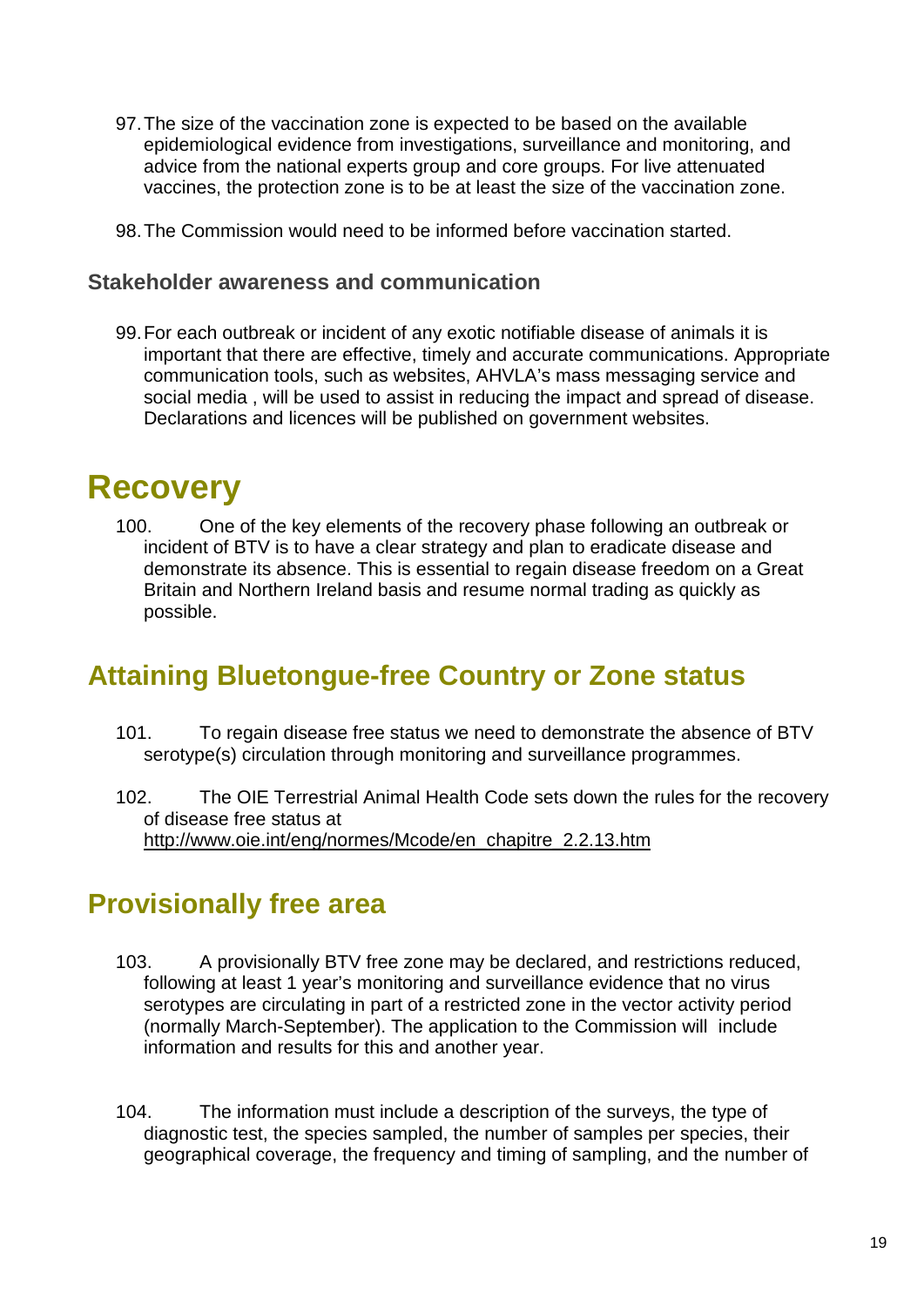positive results by animal species and geographical location. If pools of sera<sup>[8](#page-23-1)</sup> are tested we would need to estimate and report on the corresponding number of animals.

### <span id="page-23-0"></span>**Disease freedom**

<u>.</u>

- 105. For a disease freedom application three years evidence is required, and two of these must show that the virus has not been circulating the vector-activity periods (normally March-September) This could include the last year of surveillance when disease was circulating. The same information as for a provisionally free area must be provided.
- 106. Although the monitoring and surveillance programme is expected to reflect the epidemiology of the disease outbreak, the minimum sample size has to be able to detect a prevalence of 5% with 95% confidence. The required relevant area is a grid 45km by 45km (approximately 2,000 km<sup>2</sup>), unless specific environmental conditions justify a different size. At least 1 administrative region, e.g. a county is to be included in this area.
- 107. The Restricted Zone will remain in place and measures will continue to be implemented until amended or repealed by the relevant administration with the approval of the Commission.

<span id="page-23-1"></span><sup>&</sup>lt;sup>8</sup> Blood samples for presence of antibodies are the standard method of carryout surveillance for BTV over a large number of animals . The serum from the sample from each animal sampled can be pooled with others and the resulting batch tested.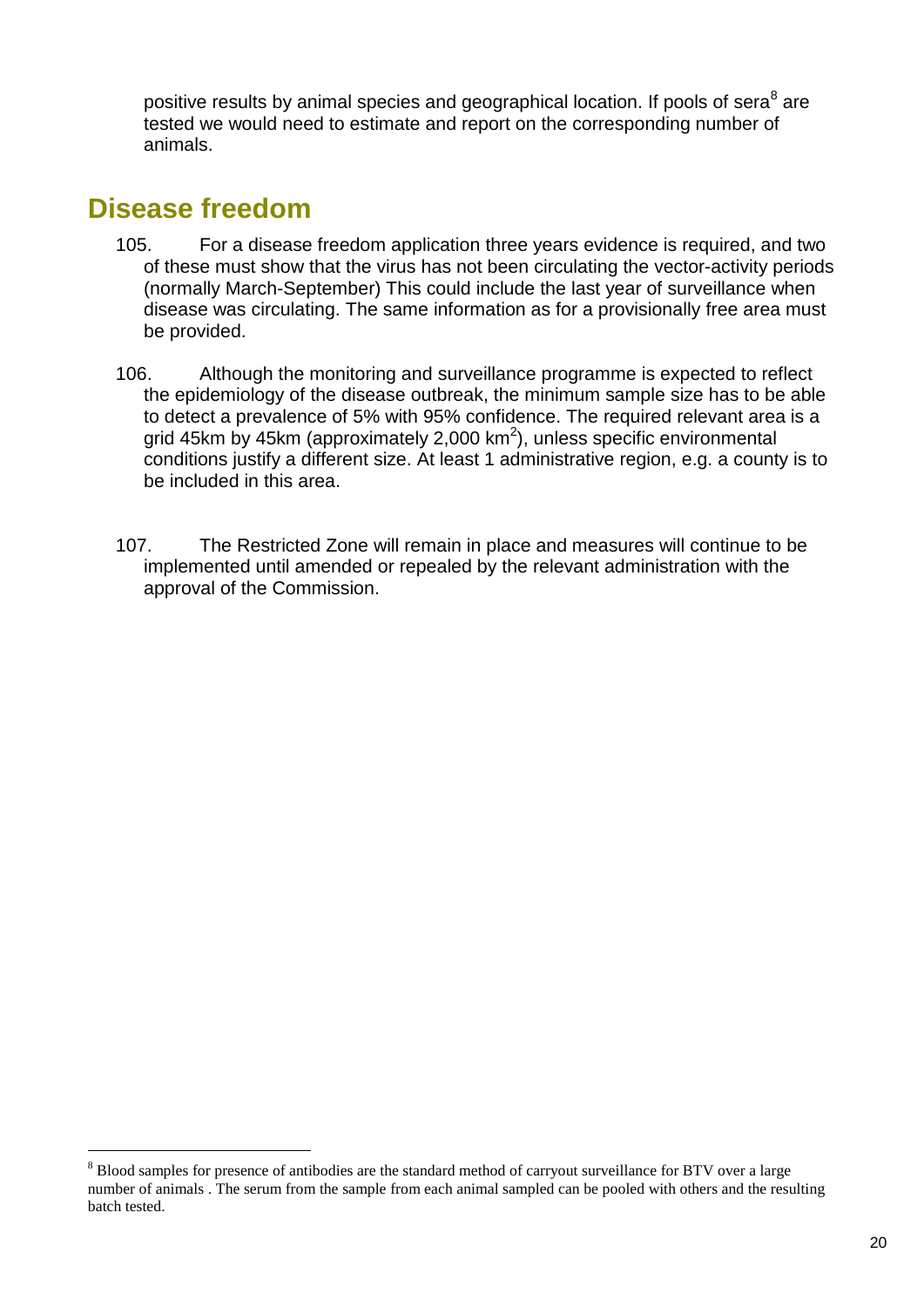# <span id="page-24-0"></span>**Annex 1**

## <span id="page-24-1"></span>**National Reference Laboratory**

#### **Role**

The National Reference Laboratory for BTV is: The Pirbright Institute, Pirbright Laboratory, Ash Road, Pirbright, Woking, Surrey, GU24 0NF.

This laboratory has also been designated by the European Community as the Community Reference Laboratory for bluetongue (Directive 2000/75/EC, Annex II), and by the OIE as a World Reference Laboratory for bluetongue.

In this role, the Pirbright Institute is responsible for:

- Maintaining a capability of performing the tests required to confirm a diagnosis of BTV and typing of the BTV involved
- Maintaining a supply and quality of diagnostic reagents for BTV
- Undertaking testing of vaccines for BTV if required by a commercial partner
- Assessing the vector competency of the *Culicoides sp.* from areas where BTV is present
- Organising comparative testing with other laboratories within the European Union at regular intervals to assess the sensitivity and specificity of the diagnostic procedures being used
- Preserving isolates of BTV isolated from cases in the UK, EU and worldwide
- Undertaking molecular epidemiological investigations to determine the origin of virus incursions
- Provide advice on the disease and suitable people for National Expert Groups that may be established to advise on BTV planning and control.

#### **National laboratory for bluetongue vector (Culicoides sp.) entomology**

The national laboratory for bluetongue vector (*Culicoides sp.*) entomology is also the Pirbright Institute.

The *Culicoides* vector entomology reference laboratory is responsible for:

- Providing staff to collect vectors and, if required, to train others in vector collection
- Identification of insects collected to determine *Culicoides sp*. acting as vectors
- Advice on the ecology and control of the vectors.

At present laboratory tests at licensed laboratories are the only way to confirm BTV is circulating in an area.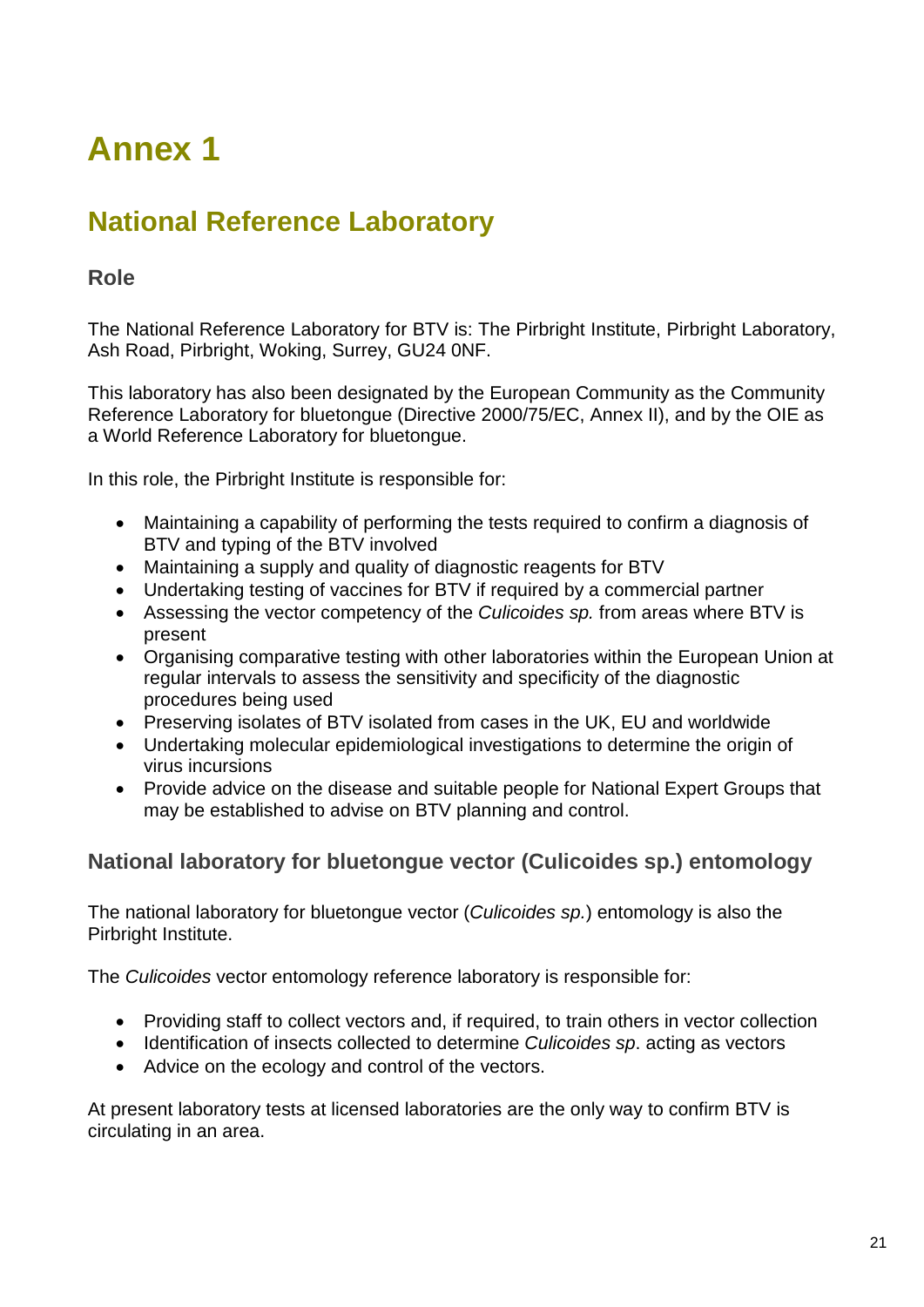# <span id="page-25-0"></span>**Annex 2**

## <span id="page-25-1"></span>**Legislation**

The strategy reflects various pieces of EU and domestic legislation which set out the control, monitoring, surveillance, movement restrictions, and vaccination requirements. At the time of publication these were:

#### **England**

- The Bluetongue (Amendment) Regulations 2012/1977 These transpose Directive 2012/5/EU
- The Bluetongue Regulations 2008/962. These regulations implement Council Directive 2000/75 and enforce Commission Regulation 1266/2007
- The Bluetongue Compensation Order 2007/2996

#### **Scotland**

• The Bluetongue (Scotland) Order 2012 No. 199. This Order implement Council Directive 2000/75 and enforces Commission Regulation 1266/2007

#### **Wales**

- The Bluetongue (Wales) Amendment Regulations 2012. These regulations implement the vaccination requirements of EU Directive 2012/5/EU of 14 March 2012 which amended Council Directive 2000/75/EC
- The Bluetongue (Wales) Amendment Regulations 2008. They amend the Bluetongue (Wales) Regulations 2008 so as to replace a reference to "the Secretary of State" with "the Welsh Ministers" in regulation 17`
- The Bluetongue (Wales) Regulations 2008. These Regulations implement Council Directive 2000/75/EC and enforce Commission Regulation (EC) No. 1266/2007
- The Bluetongue (Wales) (Compensation) Order 2007. This Order make provisions for compensation to be paid in respect of an animal affected / suspected of being affected / exposed to the infection of BTV which are slaughtered under section 32 of the Animal Health Act 1981

#### **EU**

- Council Directive 2000/75 laying down specific provisions for the control and eradication of bluetongue
- European Commission regulation 1266/2007 implementing the rules of Council Directive 2000/75 as regards the control, monitoring, surveillance and restrictions on movements of certain animals of susceptible species in relation to bluetongue
- European Parliament and Council Directive 2012/5 of 14 March 2012 amending 2000/75 as regards vaccination against bluetongue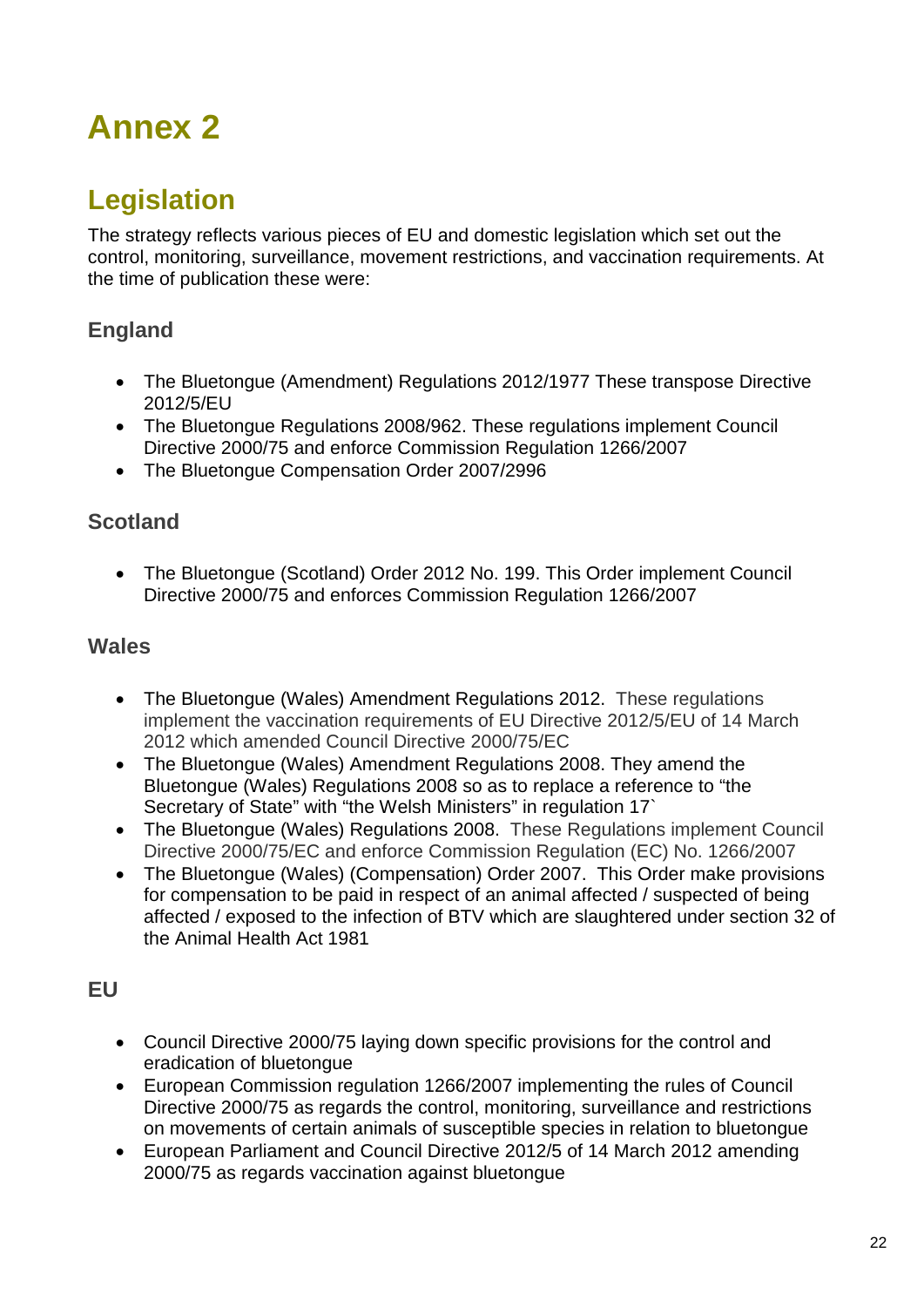- European Commission implementing regulation 456/2012 of 30 May 2012 as regards the control, monitoring, surveillance and restrictions on movements of certain animals of susceptible species in relation to bluetongue
- European Commission implementing regulation 497/2012 of 7 June 2012 as regards imports of animals susceptible to bluetongue from third countries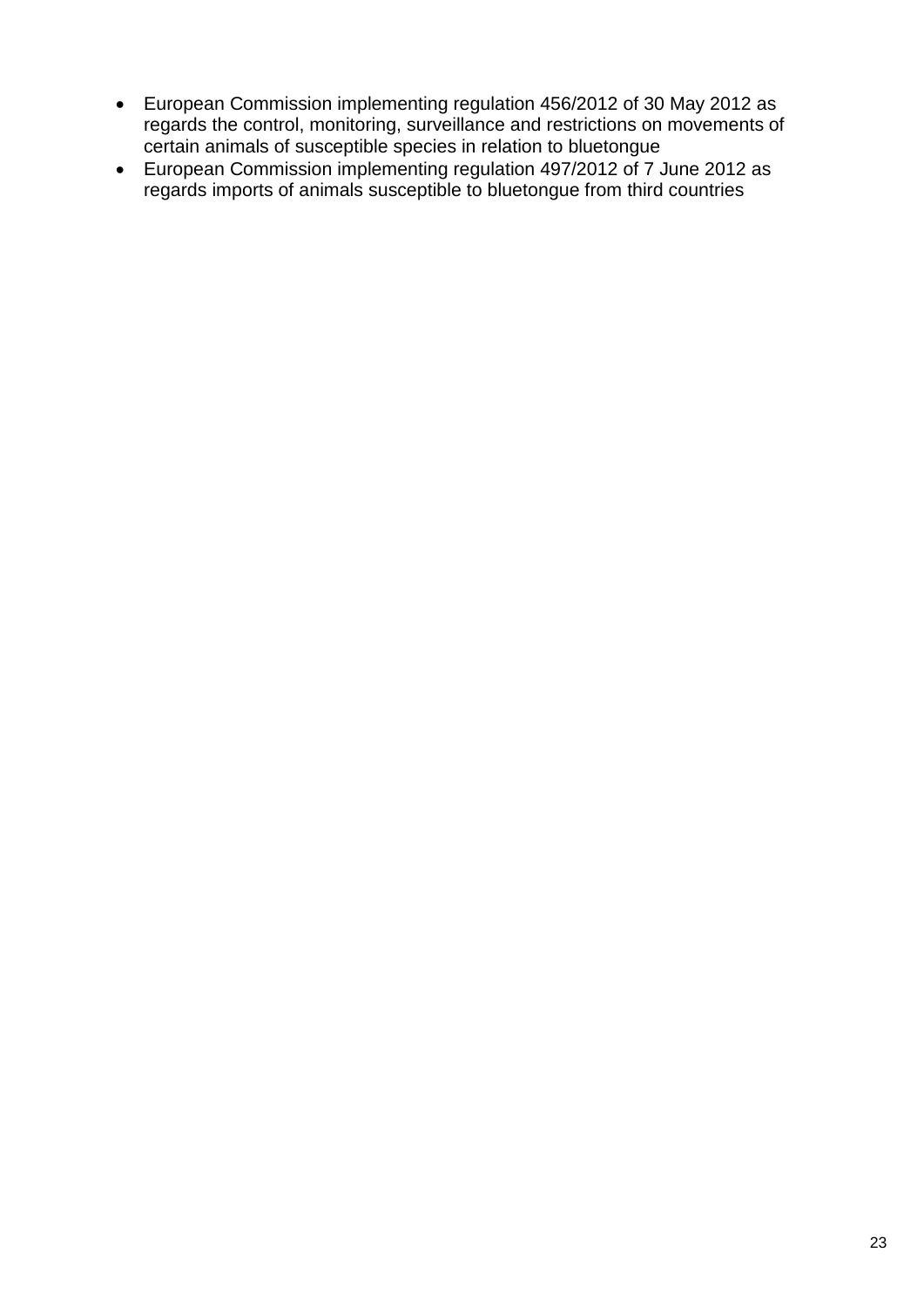# <span id="page-27-0"></span>**Annex 3**

## <span id="page-27-1"></span>**Movements of susceptible animals, embryos, ovum and semen in an outbreak under licence**

|                          | <b>To Control</b><br>Zone (CZ)             | To<br><b>Protection</b><br>Zone (PZ)                                                                                                     | <b>To Surveillance Zone</b><br>(SZ)                                                                                                                                                                                                                                                                                      | To Free Area (FA)                                                                                                                                                                                                                                                                                      |
|--------------------------|--------------------------------------------|------------------------------------------------------------------------------------------------------------------------------------------|--------------------------------------------------------------------------------------------------------------------------------------------------------------------------------------------------------------------------------------------------------------------------------------------------------------------------|--------------------------------------------------------------------------------------------------------------------------------------------------------------------------------------------------------------------------------------------------------------------------------------------------------|
| <b>From</b><br>CZ        | No animal<br>moves<br>allowed <sup>9</sup> | No animal<br>moves<br>allowed                                                                                                            | No animal moves<br>allowed                                                                                                                                                                                                                                                                                               | No animal moves allowed                                                                                                                                                                                                                                                                                |
| <b>From</b><br><b>PZ</b> | No animal<br>moves<br>allowed              | Animal moves<br>allowed<br>between<br>zones with the<br>same<br>serotype and<br>providing no<br>clinical signs<br>on day of<br>transport | No animal, semen,<br>ovum, embryos moves<br>allowed except for<br>those:<br>that meet the criteria in<br><b>Annex III of Directive</b><br>1266/2007 and<br>amendments of<br>Commission<br>implementing<br>regulation 456/2012<br>that meet animal health<br>guarantees<br>for slaughter within 24<br>hours <sup>10</sup> | No animal, semen, ovum,<br>embryo moves allowed<br>except for those:<br>that meet the criteria in<br><b>Annex III of Directive</b><br>1266/2007 and<br>amendments of<br>Commission<br>implementing regulation<br>456/2012<br>that meet animal health<br>guarantees<br>for slaughter within 24<br>hours |
| <b>From</b><br><b>SZ</b> | No animal<br>moves<br>allowed              | <b>Moves</b><br>allowed                                                                                                                  | Animal moves allowed<br>between zones with the<br>same serotype and<br>providing no clinical<br>signs on day of<br>transport.                                                                                                                                                                                            | No animal, semen, ovum,<br>embryo moves allowed<br>except for those:<br>that meet the criteria in<br><b>Annex III of Directive</b><br>1266/2007 and<br>amendments of<br>Commission<br>implementing regulation<br>456/2012<br>that meet animal health<br>guarantees                                     |

<span id="page-27-2"></span><sup>&</sup>lt;sup>9</sup> Article 12 Bluetongue Regulations 2008/962

-

<span id="page-27-3"></span><sup>&</sup>lt;sup>10</sup> Article 14 Bluetongue Regulations 2008/962